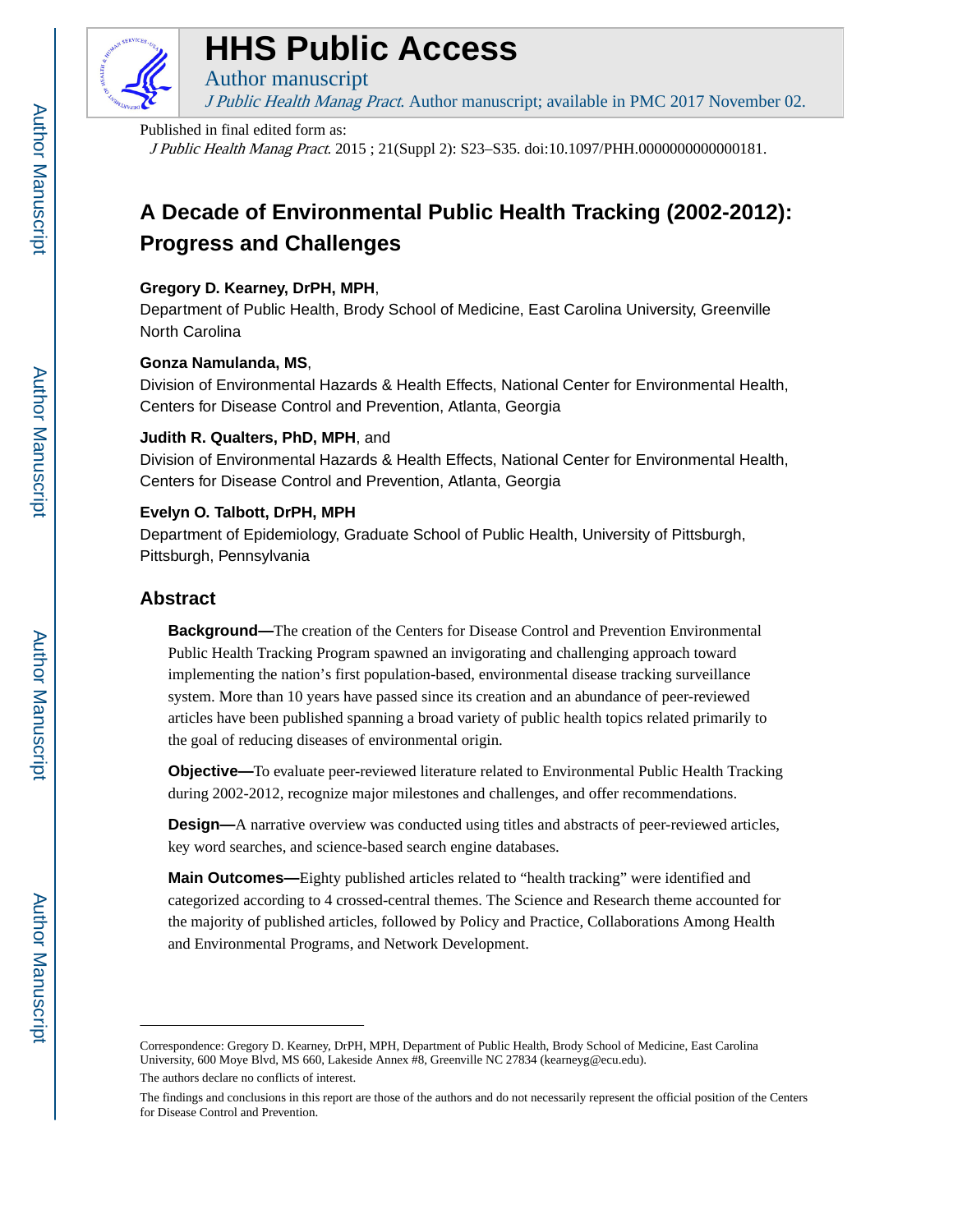**Conclusions—**Overall, progress was reported in the areas of data linkage, data sharing, surveillance methods, and network development. Ongoing challenges included formulating better ways to establish the connections between health and the environment, such as using biomonitoring, public water systems, and private well water data. Recommendations for future efforts include use of data to inform policy and practice and use of electronic health records data for environmental health surveillance.

#### **Keywords**

environmental health; epidemiology; exposure; surveillance

In 2000, the Pew Environmental Health Commission's landmark report, America's Environmental Health Gap: Why the Country Needs a Nationwide Health Tracking Network, identified the lack of a national, coordinated system that could track environmental health hazards, exposures, and health outcomes.<sup>1</sup> In response, Congress appropriated funding to the Centers for Disease Control and Prevention (CDC) to develop the first national public health system that would assist in preventing diseases caused by environmental health threats. In 2002, CDC's National Environmental Public Health Tracking Program (Tracking Program)<sup>2</sup> was established with a purpose to "provide" information from a nationwide network of integrated health and environmental data that would drive actions to improve the health of communities."<sup>3</sup> For more than a decade, the CDC has engaged stakeholders from local, state, and other federal health and environmental agencies, universities, and not-for-profit organizations to assist with developing this effort. Since that time, active communities of partners have demonstrated multidisciplinary approaches toward successfully creating and implementing the nation's first Environmental Public Health Tracking Network (Tracking Network). In 2009, the CDC and several local and state-funded health department partners launched their Environmental Public Health Tracking Web portals on the World Wide Web (<http://www.cdc.gov/ephtracking>). The CDC national portal and state/local Web portals offer the ability to readily display environmental hazards, exposures, and health outcomes data and information over the Internet. Tremendous collaborative efforts among the CDC and its partners have resulted in the successful development of the first nationally coordinated, integrated environmental public health surveillance system. Presently, the National Tracking Network provides easy-to-find data and information on a variety of environmental public health topics for scientists, researchers, health entities, and the general public to explore and examine. For more than a decade, the combination of federally funded city, state, and local health departments and university partners have worked to develop the Tracking Network to its current state. Since that time, an abundance of peer-reviewed articles have materialized on a variety of topics related to these efforts. Many publications have been written in the context of disease surveillance, with an emphasis on reducing diseases of environmental origin using population-based epidemiologic methods and techniques. Other publications include policy development, collaborations, and practice-based public health actions. In 2008, the Journal of Public Health Management and Practice featured an entire publication on articles specific to Environmental Public Health Tracking.<sup>4</sup> With the Tracking Program surpassing its 10th year of development, the authors set forth to provide an overview of the progress and challenges through a review of the published literature. This comprehensive review attempts to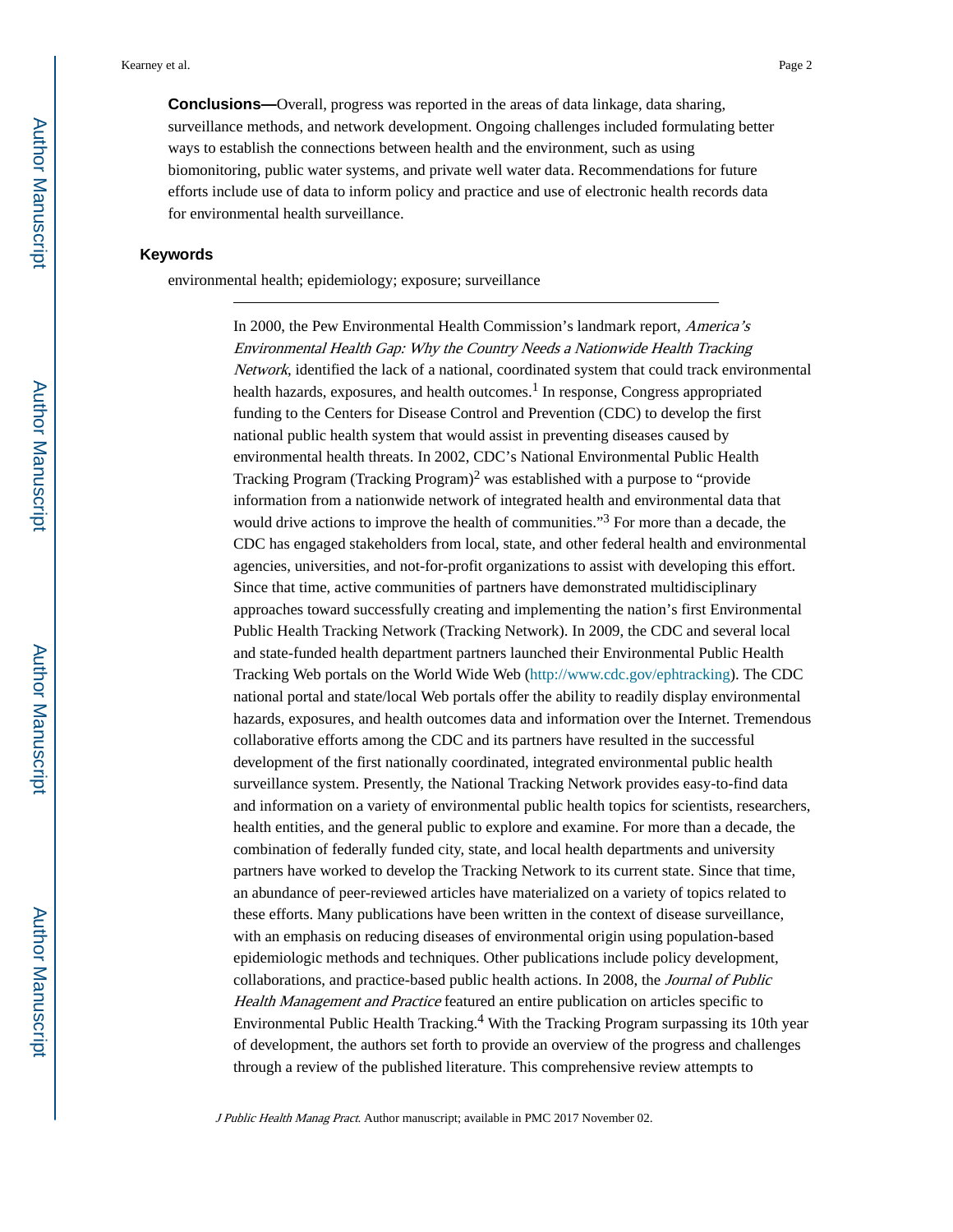summarize these efforts while identifying central themes, temporal trends, key milestones, and future recommendations for the Tracking Program.

# **Methods**

#### **Search strategy**

Major databases and search engines including PubMed, Web of Science, Ovid, CINAHL, and Web of Knowledge were used to search and identify articles related to environmental public health tracking. Search criteria included publication dates between January 1, 2002, and December 31, 2012. Medical subject headings (MeSH) and key word searches including "health tracking," "tracking," and "environmental public health tracking" were used to limit citations. The titles and abstracts of the articles were identified from searches and then developed into a master list of citations. Cited references from full-text articles were also reviewed to locate any additional articles. To be considered as a reference, an article must have met inclusion/exclusion criteria for the following conditions: (1) written in English, (2) published in a peer-reviewed journal, and (3) describe, refer, or make specific mention to the CDC, National Center for Environmental Health, Environmental Public Health Tracking Program. Because the Tracking Program is a nationally funded program and operates primarily through cooperative agreements and contract mechanisms, the authors anticipated that most articles would originate from CDC Tracking Network partners including state and local health departments, not-for-profit organizations, and universities. As an additional measure, CDC Project Officers, responsible for managing Tracking Program partnerships, were contacted and asked to provide publications that may have been otherwise missed through the electronic database search.

#### **Selection process**

For the selection process, the authors read each of the full-text articles from a master citation list to determine whether the article met the aforementioned inclusion/exclusion criteria. As part of the review process, the authors reviewed each of the articles independently and then collectively categorized the articles on the basis of their primary subject content. Following the review of the published articles, the authors identified 4 emerging central themes and grouped them accordingly: (1) Science and Research, (2) Policy and Practice, (3) Network Development, and (4) Collaborations Among Health and Environmental Programs. Working definitions were developed to assist with categorizing each article into 4 distinct groups as follows:

- **•** Science and Research—Identify patterns of disease, adverse health effects, biomonitoring, public health surveillance, or scientific methods.
- **•** Policy and Practice—Related actions to protect or improve health; provide a better understanding of what is occurring in communities; provide information that informs or evaluates legislative actions and policy decision making and effective risk communication at state and/or local levels.
- **•** Network Development—Highlight information technology (IT) capability or functionality, software architecture, or improving electronic data methods and data content on the Tracking Network.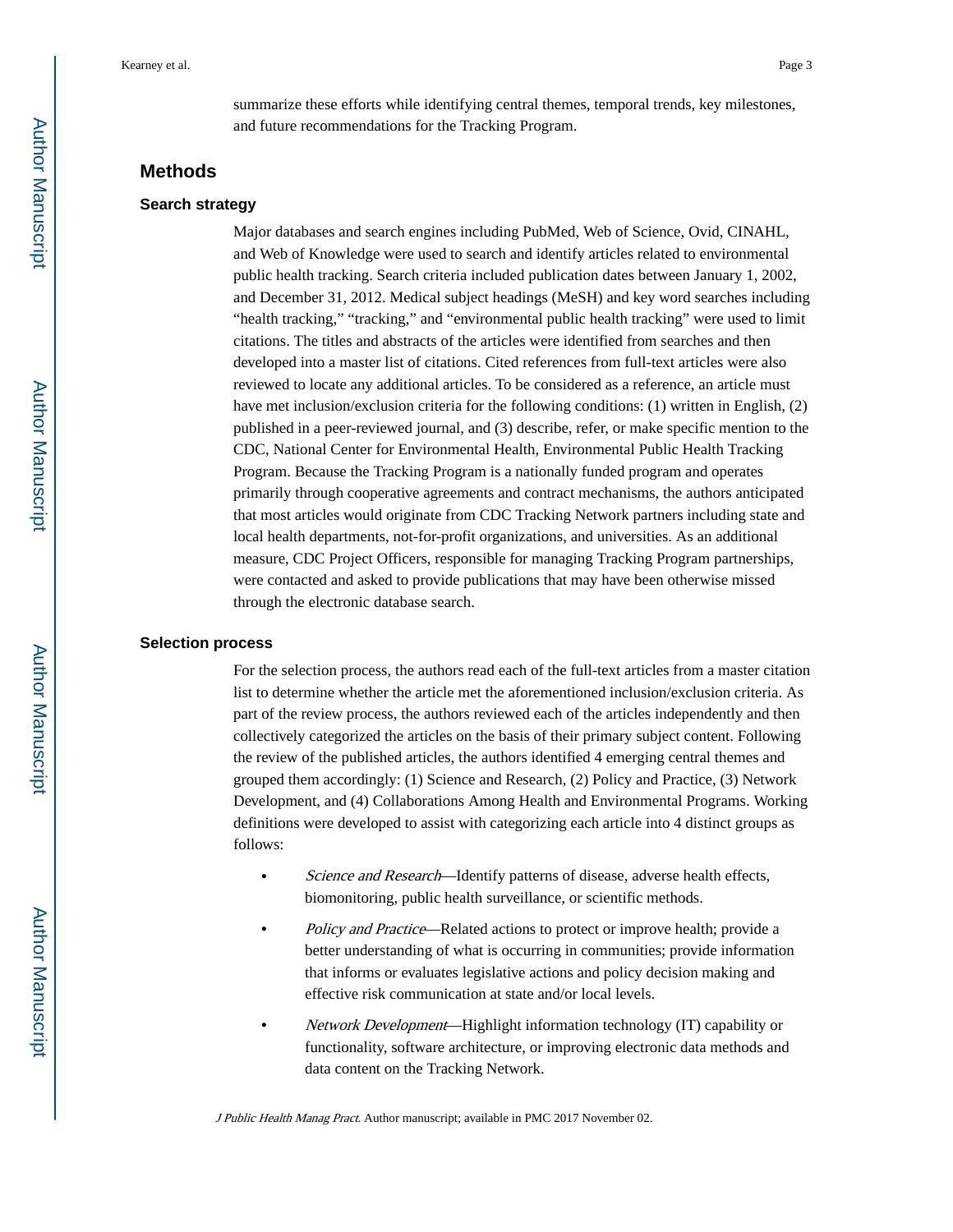**•** Collaborations—Workgroup initiatives, interactions, or strengthening partnerships to improve the overall Tracking Program or Tracking Network.

The quality of evidence and conclusions from each article were summarized. Publications that contained multiple themes were listed in 2 or more categories.

# **Results**

As shown in Figure 1, the initial literature search retrieved a total of 297 citations. After screening titles and abstracts, conducting journal-specific searches, and reviewing any reference citations, a total of 80 articles were considered for review and are listed in the Table.

As shown in Figure 2, the percentage of articles according to their central theme(s) is as follows: Science and Research, 71%; Policy and Practice, 24%; Network Development, 16%; and Collaborations, 11%.

#### **Summaries of publications by themes**

The results of each of the reviewed publications were summarized on the basis of its central themed category. The articles that had more than 1 central theme were placed into more than 1 category. First, Science and Research category included a collection of scientific and epidemiologic applications, accounting for the overall largest number of published articles. The most commonly recurring topic areas among those articles reviewed in this category related to 1 or more of the following: evaluating environmental hazards, adverse health outcomes, epidemiologic methods, or approaches for conducting disease surveillance.\* Generally, the articles reviewed in this category demonstrated or offered modeled approaches of epidemiology and/or surveillance methods for estimating disease risk, inferences, or single case studies. Overall, a majority of the articles focused on outdoor air pollution and accounted for 37% of publications in this category. The articles that demonstrated a specific adverse health outcome or health effect associated with outdoor air pollution is as follows: asthma  $(38\%)$ ,<sup>14,19,42,43,48,55,66,69</sup> acute myocardial infarction  $(19\%)$ ,  $^{14,57,58,69}$  cancer  $(10\%)$ ,  $^{21,34}$  adverse birth or reproductive outcomes  $(10\%)$ ,  $^{68,75}$  other respiratory diseases (10%),  $42,56$  and other cardiovascular disease outcomes (10%).  $61,68$  Nine percent of the articles in the Science and Research category focused on water contaminants. Two of these articles discussed contaminants in water and the association with health effects.<sup>33,35</sup> One article associated nitrates in surface water with cardiovascular disease.<sup>33</sup> and the other associated trichloroethylene in ground water with cancer.<sup>35</sup> Biomonitoring measurements in populations<sup>27-29,39,53,77</sup> accounted for 11% of articles in this category, with 1 article linking data measurements of blood lead levels in children and developmental disabilities.<sup>39</sup>

Second, 19 articles met the definition of *Policy and Practice*.<sup>†</sup> Ninety-five percent of these publications related to guiding policy, public health practice, or public health actions toward

<sup>\*</sup>References 8, 9, 11, 13-16, 19-23, 26-29, 31, 33-35, 39, 41-44, 48-50, 53-69, 72, 74-84.

<sup>†</sup>References 5, 6, 8, 10, 12, 17, 18, 34, 36, 37, 40, 45, 46, 62, 64, 70, 71, 73, 78.

J Public Health Manag Pract. Author manuscript; available in PMC 2017 November 02.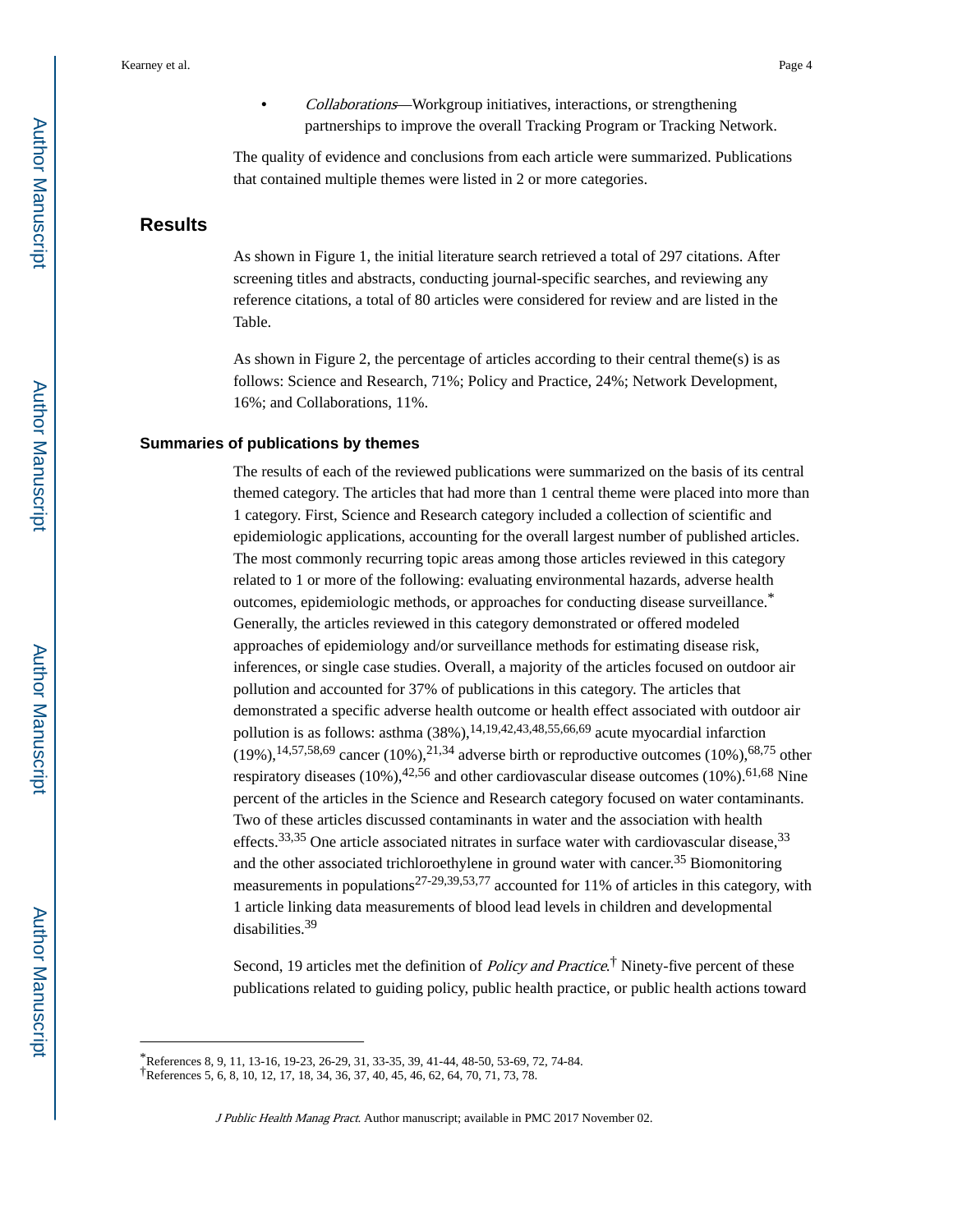improving health outcomes.‡ One article advocated for a risk assessment framework to communicate individual and community-wide air pollution study results.<sup>71</sup>

Third, 13 articles reviewed had a central theme and met the definition of Network Development.<sup>§</sup> Among those articles reviewed, 46% of the publications described state and local efforts for building information surveillance systems for various health outcomes such as cancer and birth defects.<sup>7,32,41,50-52</sup> Thirty percent of the articles in this group were related to best practices and offered guidance related to disease surveillance techniques for the Tracking Network.15,30,45,54 Twenty percent of the publications described the accomplishments and challenges of developing the National Tracking Network.12,38,47

Fourth, 9 articles reviewed identified efforts that were focused on Collaborations.∥ Sixtyseven percent of the articles reviewed in this category related to collaborative efforts among local, state, and/or federal government agencies, 9,12,24,37,40,44 11% among Tracking grantees,<sup>54</sup> and 11% among community leaders.<sup>18</sup> One article (11%) described linking environmental data from an environmental agency with health data from health agencies to form a sustainable partnership.<sup>36</sup>

#### **Chronological trends in publication themes**

To examine progress and challenges chronologically over the 10-year review period, the reviewed publications were separated into 3 distinct time periods: 2002-2005, 2006-2008, and 2009-2012. These time periods correlated with the general developmental stages of the Tracking Program. From 2002 to 2005, the Tracking Program focused primarily on infrastructure and technical specifications for the Network, workforce-capacity building, and data linkage pilot projects. The period from 2006 to 2008 focused on building and implementing the national and state/local networks, and that from 2009 to 2012 focused on enhancing and using the national and state/local Tracking Networks to inform others (Figure 3).

Publications from the first time period (2002-2005) included Science and Research (55%), Network Development (27%), Policy and Practice (45%), and Collaborations (18%). The primary trend of articles published during this time highlighted work activities related to capacity building and developing the infrastructure for the Tracking Program. For example, many publications focused on pilot projects conducted by funded partners and demonstrated the use of existing data sources for environmental public health surveillance. Several articles emerged during this time that conceptualized the design principles of how the future Tracking Network should be structured.

Publications from the second time period (2006-2008) were as follows: Science and Research (67%), Network Development (23%), Policy and Practice (19%), and Collaborations (16%). Articles from the time period primarily entailed data linkage projects and investigating relationships between disease outcomes and environmental hazards. Several articles described data sources and development of indicator measures as tools for

<sup>‡</sup>References 5, 6, 8, 10, 12, 17, 18, 34, 36, 37, 40, 45, 46, 62, 64, 70, 73, 78.

<sup>§</sup>References 7, 12, 15, 30, 32, 38, 41, 45, 47, 50, 52, 54.

<sup>∥</sup>References 9, 12, 18, 24, 36, 37, 40, 44, 54.

J Public Health Manag Pract. Author manuscript; available in PMC 2017 November 02.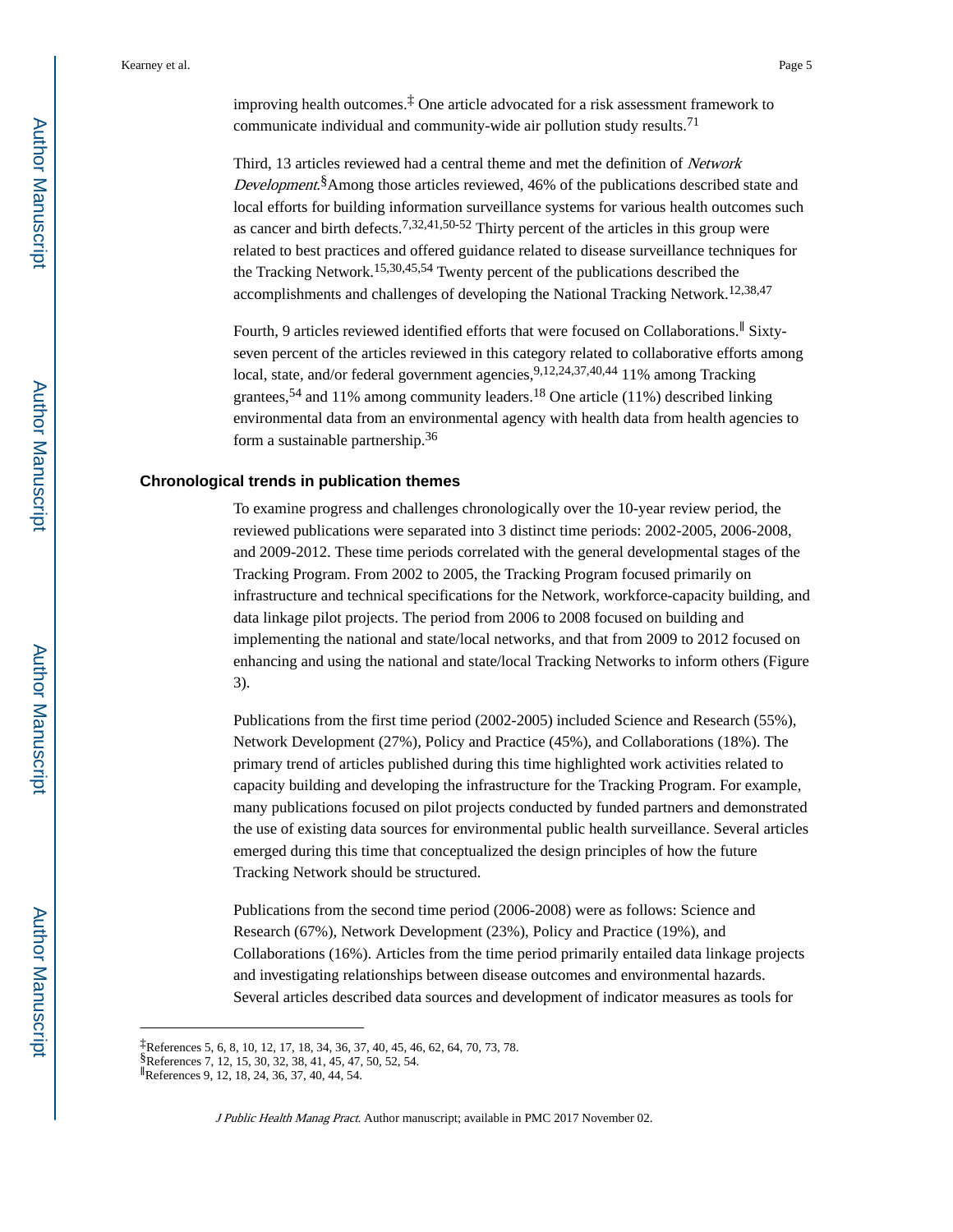environmental health surveillance. Other articles from this time period included moving from concept to implementation to build and develop a model for the Tracking Network.

The third time period (2009-2012) included the period when national, state, and local health departments launched their Tracking Network Web portals. Many of the publications focused on increasing the use of environmental, health, and exposure data within state Tracking Programs. Articles and related themes identified during that time were as follows: Science and Research (85%) and Policy and Practice (23%). There were no published articles related to Collaborations or Network Development during this time period.

# **Discussion**

The 2000 Pew companion report (America's Environmental Health Gap: Why the Country Needs a Nationwide Health Tracking Network) was instrumental in recognizing the need for developing a national environmental public health surveillance system. Although several issues identified in the report still remain relevant, this literature review documents the significant progress and achievements made for improving the integration of environmental public health surveillance at local, state, and national levels. On the basis of this review, the authors collectively summarized and identified articles from each of these 4 themes that they felt represented milestones, key issues, important highlights, and challenges for the Tracking Program and present them in the following text.

#### **Science and Research**

In general, outdoor air quality and health issues were the highest number of published articles. Early explorations of data linkages between cardiovascular and respiratory health with outdoor air quality by Boothe et  $al^{14}$  and Chinery and Walker<sup>59</sup> were followed in 2006 by an organized symposium on air pollution and health. This event appeared somewhat pivotal, bringing together the Environmental Protection Agency, CDC, and many Environmental Public Health Tracking stakeholders together to address air quality and health issues while developing strategies for building capacity across agencies and communities. Following the conference, McKone et al<sup>65</sup> and Ozkaynak et al<sup>67</sup> summarized and reported that workgroup participants' recommendations included obtaining better exposure information for evaluating health effects and improving data linkage and data integration in exposure assessment approaches.

Other science and research articles by Mather et  $al<sup>11</sup>$  described novel statistical approaches for evaluating environment-disease relationships and enhanced environmental disease surveillance. Later, a trend toward methods for data linkage of exploring health outcomes with exposure and hazards and how to improve upon them become more prevalent. Another milestone noted was the introduction of environmental public health indicators, measures, and software tools for assessing health outcomes, exposure, or environmental hazards.<sup>21</sup> Using more refined health-level data, Beale et al<sup>74</sup> and Ball et al<sup>35</sup> demonstrated the utility of using a geographic information system tool (The Rapid Inquiry Facility) for assessing spatial relationships between selected health outcomes and diseases. Aggregated health data, which are supplied by state and local health departments, represent the majority of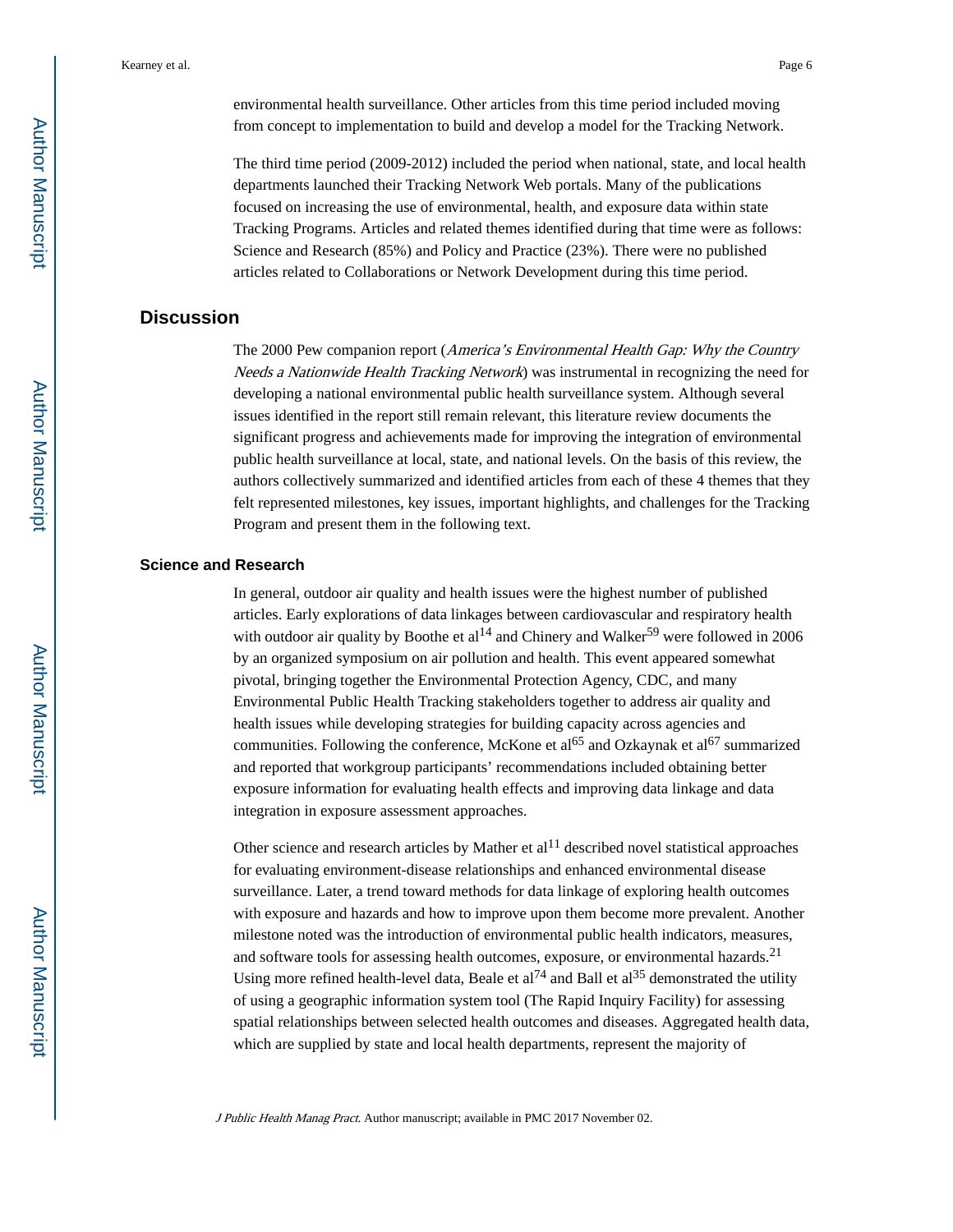environmental public health indicators and measures. Indicators play a vital role for comparing health outcomes, exposures, and hazards data on the Tracking Network.

From our review of the science and research articles, we noted 1 article related to biomonitoring and 2 articles on drinking water. The biomonitoring publication demonstrated the linkage between blood lead levels in children with developmental disabilities.<sup>39</sup> One drinking water article linked nitrates in water with cardiovascular disease,<sup>33</sup> and the other article examined trichloroethylene in ground water with cancer.35 We recognize drinking water and biomonitoring as areas where data linkages could be expanded, and more work is recommended in these areas.

#### **Network Development**

Information technology and the ability to access surveillance data are critical components of the Tracking Program. The early development of the Tracking Program included several articles that discussed IT network development and the functions of how an ideal national tracking system could function. These articles discussed the development of using standardized data from multiple hazard, exposure, and health information systems; tools to link these data; and role-based access to sensitive health data.<sup>12,38,45</sup> The development of disease-specific health tracking systems was presented in some of these articles. For example, a Web-based birth defects registry in New York State demonstrated the completeness, timeliness, and quality of birth defects registry data.<sup>32,51</sup> In a separate article, the Wisconsin Department of Health developed a childhood cancer surveillance system that automated data exchange between hospital and public health–based cancer registries.<sup>7</sup> This approach appeared well developed. However, as noted, challenges included substantial resources needed to develop these types of systems; data sharing; the need to improve public health infrastructure; and the need to develop environmental public health workforce.

Other publications in this category identified the technical aspects of building the Tracking Network and describing major functions of developing a secure and Web-based information system. These functions included data visualization techniques, compliance with public health information network standards, and providing exchange of data between states and the national network and between federal agencies.7,12,38,41,50 Challenges facing design and implementation of tracking systems were identified and could be addressed, for example, systems compatibility issues because of several and varying existing data standards.<sup>12</sup> In some cases, the existing standards were not adequate. For example International Classification of Diseases, Ninth Revision, codes did not provide unique information for reportable birth malformations.<sup>51</sup>

Additional publications we identified as being fundamental articles for the Tracking Network recommended best practices for building tracking systems (eg, taking advantage of existing active, passive, or sentinel surveillance systems), <sup>15</sup> using scientific and theoretical methodologies for prioritizing and selecting content for an environmental public health surveillance system, $45$  taking advantage of common area and population linking variables similar in time and space,  $30$  and using existing data standards (eg, metadata standards) instead of developing new standards.<sup>47</sup>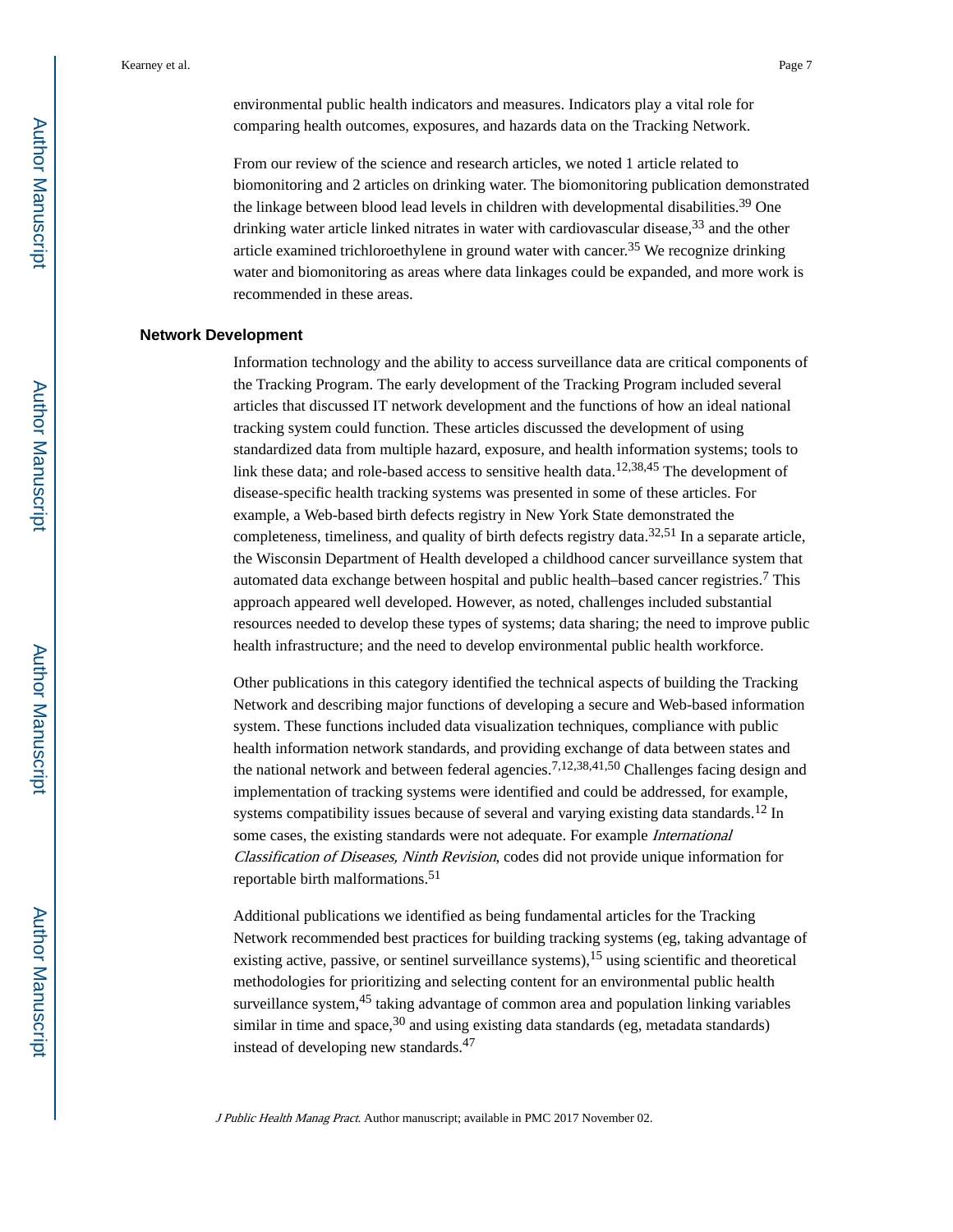#### **Policy and Practice**

Many articles reviewed in this area offered information that could be used to help guide public health policy and actions. Several significant articles recognized in this category included strategies for developing new partnerships between health departments and data stewards for obtaining relevant public health surveillance data. $8,17$  For example, Knorr et al $8$ demonstrated a unique partnership among a local health department and school districts to provide community-level pediatric asthma surveillance data and identify components and methodologic issues for a nationwide tracking system for pediatric asthma. Athens et  $al<sup>34</sup>$ demonstrated Tracking as a mechanism to inform health policy by developing county health profiles in Wisconsin to portray potential associations between patterns of health determinants and health outcomes. Charleston et  $al<sup>37</sup>$  identified and derived information on calculating return on investment for sustaining a Tracking program. In another article, Wartenberg and Thompson<sup>78</sup> described the consequences of restrictive health data access policies on public health surveillance and epidemiologic research. Their article highlighted the impact of restricting data fields such as "mother's residential address" and "date of birth," which are essential for linking environmental exposures with health outcomes, and restricting access to data from educational records necessary for linking to risk factor data. The article also placed emphasis on the impact of privacy protection on public health research and the need for an agreed approach to keep selected data variables anonymous. Wartenberg<sup>71</sup> also presented a risk assessment framework for communicating individual and community-wide air pollution study results. As described, this model could be used to refine important environmental health communication messages between scientists, policy makers, and stakeholders and to present information in formats that would include nonscientific and scientific communities. Conclusions from this article articulated that the Tracking Program offers valuable opportunities for developing, testing, and improving important health communication messages to others.

#### **Collaborations**

Initially, the Tracking Program attempted to build capacity and collaborations among local, state, and federal governments, academic partners, and key stakeholders (eg, advocacy groups, community leaders, public health practitioners, and researchers). Collaborations show the importance of engaging community stakeholders in using environmental and public health data to provide context and meaning regarding the health of a community. As a result, several articles were published proposing partnerships or attempts to broaden the National Tracking Program among state/local grantees. Laflamme and Vanderslice<sup>9</sup> examined partnerships between state and federal agencies and suggested the use of environmental health–related modules as part of state BRFSS (Behavioral Risk Factor Surveillance Systems). Wartenberg et  $al<sup>54</sup>$  proposed an integrated regional, multistate collaboration between health departments using adverse birth health outcomes and outdoor air quality as a proposed model. Once developed, a collaborative environmental health surveillance would allow states to share standard data among themselves and analyze data for regional interpretations. In other collaborative projects, Glad et al<sup>8</sup> assessed health indicators among a local community and the Massachusetts Department of Health worked to implement a statewide school health surveillance program among children with asthma.<sup>6</sup>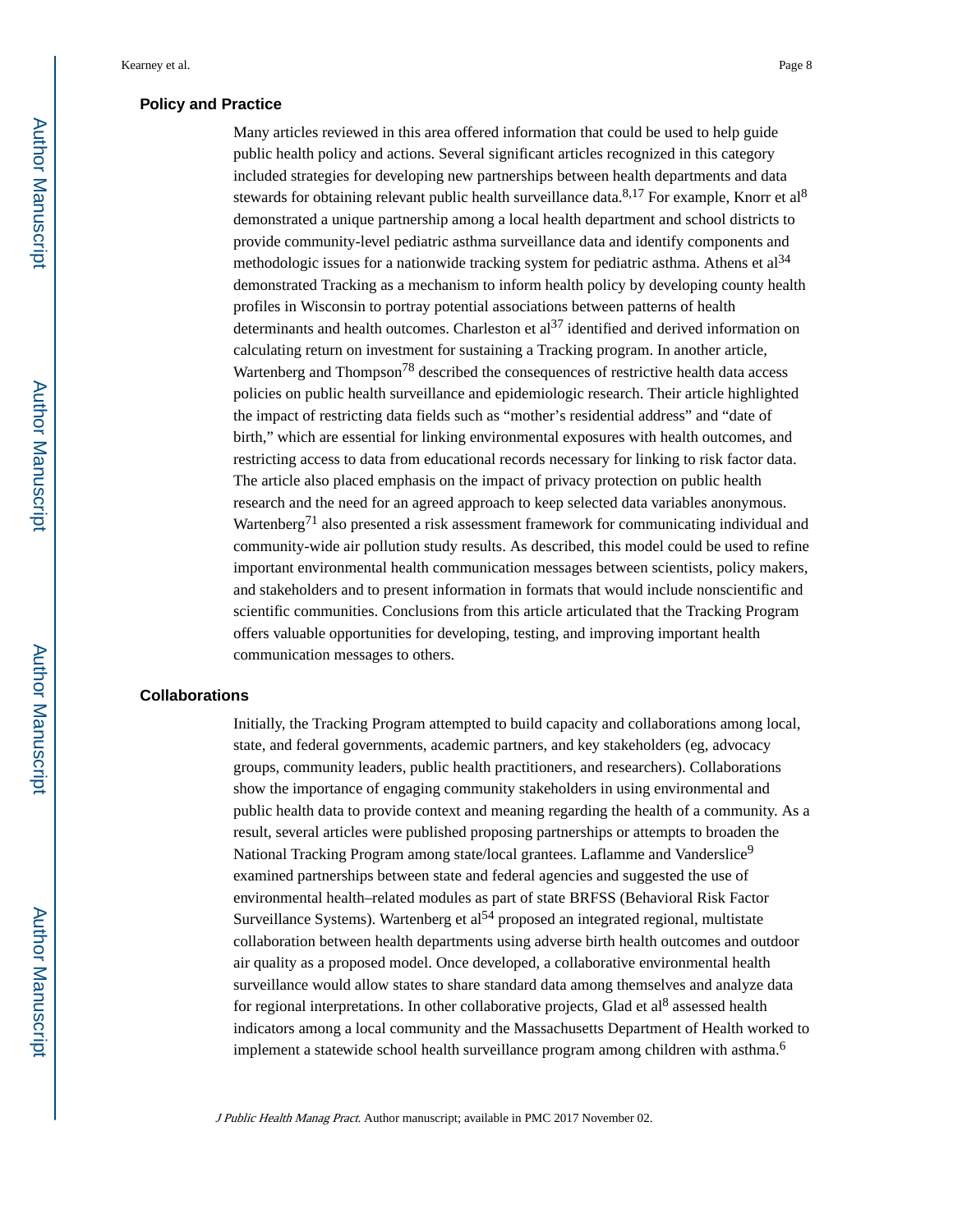#### **Temporal trends in publication themes**

Publications from the first phase (2002-2005) focused primarily on capacity building, methods, and infrastructure. A majority of the articles reviewed in the second phase (2006-2008) of the Tracking Program focused more specifically on data linkage projects with suggestions for enhancing collaboration opportunities and better defining what type of adverse health outcomes, exposures, or environmental hazards to track. The ability to use these data for increased public health actions within each state was also emphasized. In the third phase (2009-2012), a majority of publications focused on associations between health effects (ie, cardiovascular diseases, congenital malformations, and respiratory diseases) with outdoor air pollution. An increase in the number of data linkage articles surfaced primarily from grantees (in academia and health departments) using refined or individual level health data (eg, daily counts of hospitalizations below the county level). Nonsensitive health data are available on the Tracking Network to protect confidentiality. Data at the aggregated level may be less robust for some data linkage projects but good when comparing disease rates or conducting ecologic type studies. The temporal trend provides strong evidence of a concerted and collaborative partnership between Environmental Protection Agency and CDC scientists to address data gaps and improve our ability to link health and environmental data. This is best demonstrated by work started in 2004 to provide modeled ozone and  $PM<sub>2.5</sub>$ (particulate matter) estimates to fill spatial and temporal gaps in monitoring data.85 These data and their continued evaluation and enhancement over time are a product of this collaboration.

# **Conclusion**

Over the past 50 years, the health burden has made a dramatic shift from infectious to chronic diseases in the US population.<sup>12</sup> In several cases, research has confirmed disease outcomes with environmental exposures, however, causality is difficult to establish and many environmental and health connections remain unproven<sup>46</sup> Prior to establishment of the Tracking Network's infrastructure, detailed health and environmental data were maintained in separate silos from different agencies and organizations and were largely unavailable. From our review, the availability of data, tools, standards, and support for improving capacity among local, state, and federal health and environmental agencies for environment and disease surveillance has increased. Examples include collaborations among federal, state, and local agencies; generation of new questions and research to better understand the health-environment link; and availability of data to inform decision making for public health programs and policies. To further illustrate, researchers and public health practitioners at local and state health departments now have better access to nationally consistent data on hospitalization and emergency department visits data and the ability to perform data linkage studies using modeled air pollution concentrations.<sup>2,86</sup>

Despite the great strides that the Tracking Program has made, several challenges identified by the Pew companion report still remain. Examples include lack of data on specific health conditions such as neurologic disorders and environmental contaminants such as persistent organic pollutants. Our review shows a need for formulating ways to better establish the connections between health and the environment, such as using biomonitoring, public water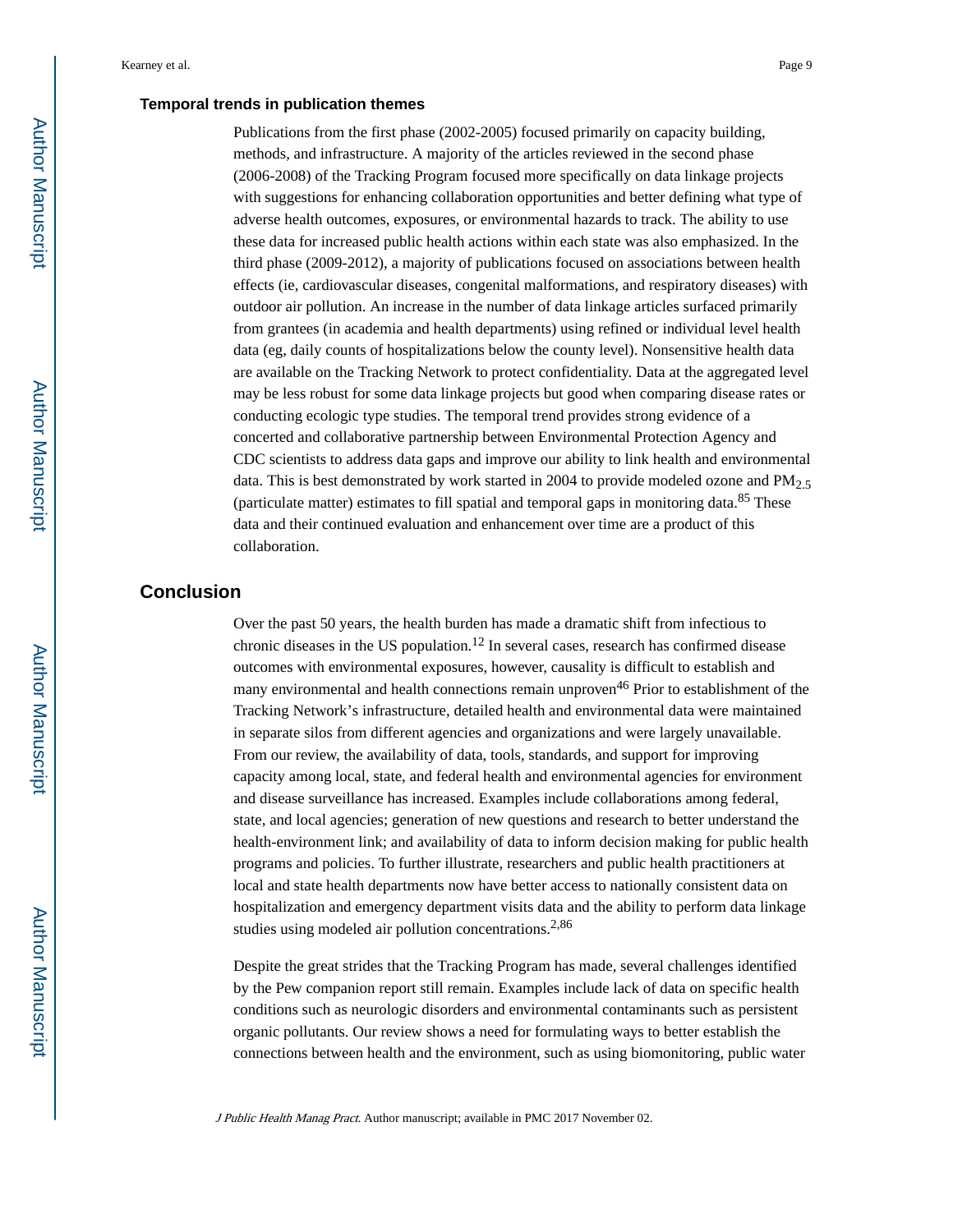systems, and private well water data. In moving forward, there are issues intrinsic to environmental epidemiology that will need to be considered when linking health and environmental data to produce meaningful results. Examples include length of latency periods for certain diseases and, obtaining accurate exposure data. In addition, a robust, national surveillance system should include all states. However, not all state health departments are represented or participate in the Tracking Network and therefore, data and

However, opportunities exist in the coming decade to further address both these data gaps and methodologic issues. With ongoing efforts to implement the use of electronic health records in clinical practice increasing, the Tracking Network may be able to capitalize on these efforts to enhance environmental health surveillance.  $87,88$  Efforts to provide more spatially and temporally refined data measures on environmental hazards, exposures, and health outcomes may help to better answer questions regarding health-environment linkages. In summary, the Tracking Program has made huge strides by developing an infrastructure for making health, exposure, and environmental hazards data available and increasing capacity for understanding associations of diseases of environmental cause.

measures for certain health, environment and exposure indicators are not available.

# **Acknowledgments**

There was no funding received for this work.

#### **References**

- 1. The Pew Environmental Health Commission at the Johns Hopkins School of Hygiene and Public Health. [April 19, 2010] America's environmental health gap: why the country needs a nationwide health tracking network. Companion report. [http://healthyamericans.org/reports/files/healthgap.pdf.](http://healthyamericans.org/reports/files/healthgap.pdf) Published September 2000
- 2. Centers for Disease Control and Prevention's, National Environmental Public Health Tracking Program. [May 19, 2010] <http://www.cdc.gov/nceh/tracking/pdfs/strategy>
- 3. Centers for Disease Control and Prevention. [May 19, 2010] CDC's strategy for the National Environmental Public Health Tracking Program, fiscal years (2005-2010). [http://www.cdc.gov/nceh/](http://www.cdc.gov/nceh/tracking/pdfs/strategy.pdf) [tracking/pdfs/strategy.pdf](http://www.cdc.gov/nceh/tracking/pdfs/strategy.pdf)
- 4. Novick L. Issue focus. Environmental Public Health Tracking. J Public Health Manag Pract. 2008; 14(6):505–610. [PubMed: 18849769]
- 5. Marmagas SW, King LR, Chuk MG. Public health's response to a changed world: September 11, biological terrorism, and the development of an environmental health tracking network. Am J Public Health. 2003; 93(8):1226–1230. [PubMed: 12893600]
- 6. Glad JM, Kotchian SB, Barron GM. Developing a local comprehensive environmental and health tracking system: using what we know to improve health and the environment. J Environ Health. 2004; 66(10):9–14. [PubMed: 15216563]
- 7. Hanrahan LP, Anderson HA, Busby B, Bekkedal M, et al. Wisconsin's Environmental Public Health Tracking Network: information systems design for childhood cancer surveillance. Environ Health Perspect. 2004; 112(14):1434–1439. [PubMed: 15471739]
- 8. Knorr RS, Condon SK, Dwyer FM, Hoffman DF. Tracking pediatric asthma: the Massachusetts experience using school health records. Environ Health Perspect. 2004; 112(14):1424–1427. [PubMed: 15471737]
- 9. Laflamme DM, Vanderslice JA. Using the Behavioral Risk Factor Surveillance System (BRFSS) for exposure tracking: experiences from Washington State. Environ Health Perspect. 2004; 112(14): 1428–1433. [PubMed: 15471738]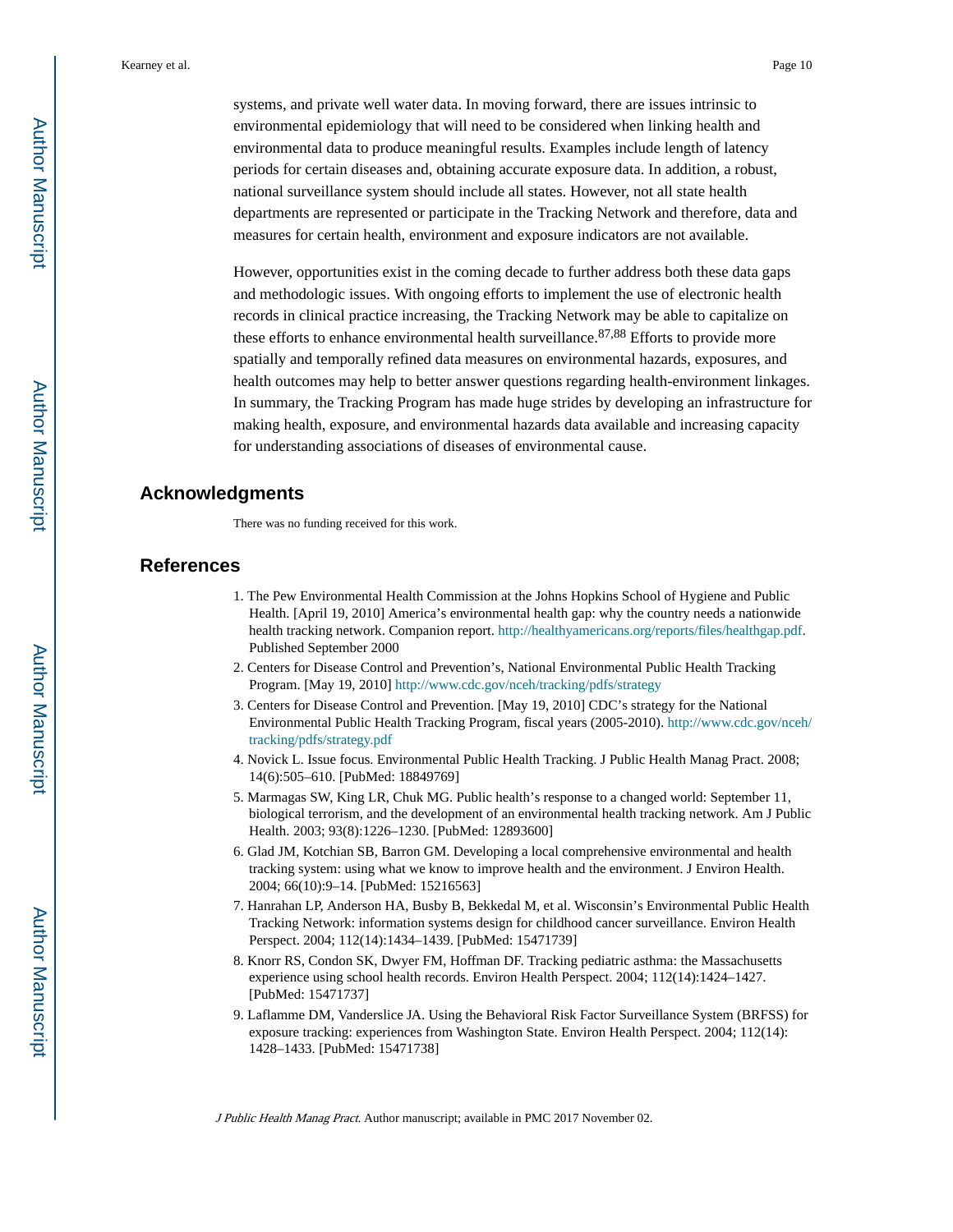- 10. Litt J, Tran N, Maleki KC, Neff R, Resnick B, Burke T. Identifying priority health conditions, environmental data, and infrastructure needs: a synopsis of the Pew Environmental Health Tracking Project. Environ Health Perspect. 2004; 112(14):1414–1418. [PubMed: 15471735]
- 11. Mather FJ, White LE, Langlois C, et al. Statistical methods for linking health, exposure, and hazards. Environ Health Perspect. 2004; 112(14):1440–1445. [PubMed: 15471740]
- 12. McGeehin MA, Qualters JR, Niskar A. National Environmental Public Health Tracking Program: bridging the information gap. Environ Health Perspect. 2004; 112(14):1409–1413. [PubMed: 15471734]
- 13. Babcock GD, Talbot TO, Rogerson PA, Forand SP. Use of CUSUM and Shrew charts to monitor regional trends of birth defect reports in New York State. Birth Defects Res (Part A). 2005; 73:669–678.
- 14. Boothe V, Dimmick WF, Talbot TO. Relating air quality and environmental public health tracking data. Ecology and the Environment. 2005; 85:43–52.
- 15. Ritz B, Tager I, Balmes J. Can Lessons from public health disease surveillance be applied to environmental public health tracking? Environ Health Perspect. 2005; 113(3):243–249. [PubMed: 15743709]
- 16. Bekkedal M, Sipsma K, Stremski ES, Malecki KC, Anderson HA. Evaluation of five data sources for inclusion in a statewide tracking system for accidental carbon monoxide poisonings. WMJ. 2006; 105(2):36–40.
- 17. Kyle AD, Balmes JR, Buffler PA, Lee PR. Integrating research, surveillance, and practice in Environmental Public Health Tracking. Environ Health Perspect. 2006; 114(7):980–984. [PubMed: 16835047]
- 18. Ali R, Wheitner D, Talbott EO, Zborowski JV. Connecting environmental health data to people and policy: integrating information and mobilizing communities for Environmental Public Health Tracking. J Community Health. 2007; 32(5):357–374. [PubMed: 17922206]
- 19. Babin SM, Burkom HS, Holtry RS, et al. Pediatric patient asthma-related emergency department visits and admissions in Washington, DC, from 2001-2004, and associations with air quality, socio-economic status and age group. Environ Health. 2007; 6:9. [PubMed: 17376237]
- 20. Bartholomay, RC., Carter, JM., Qi, SL., Squillace, PJ., Rowe, GL. Summary of Selected U S Geological Survey Data on Domestic Well Water Quality for the Centers for Disease Control's National Environmental Public Health Tracking Program. Reston, VA: US Department of the Interior, US Geological Survey; 2007. p. 57USGS Scientific Investigations Report 2007-5213
- 21. Dreyling E, Dederick EJ, Chari R, et al. Tracking Health and the environment: a pilot test of environmental public health indicators. J Environ Health. 2007; 70(5):9–16.
- 22. Graber JM, McDonald SC, Kass DE, Smith AE, Anderson HA. Carbon monoxide: the case for environmental public health surveillance. Public Health Rep. 2007; 122:138–144. [PubMed: 17357355]
- 23. Juzych NS, Resnick B, Streeter R, et al. Adequacy of state capacity to address noncommunicable disease clusters in the era of environmental public health tracking. Birth Defects Res (Part A). 2008; 82:822–829.
- 24. Kingsley BS, Schmeichel KL, Rubin CH. An update on cancer cluster activities at the Centers for Disease Control and Prevention. Environ Health Perspect. 2007; 115(5):165–171. [PubMed: 17366838]
- 25. Litt JS, Wisman A, Resnick B, Dawson RS, Hano M, Burke T. Advancing health and environmental disease tracking: a 5-Year follow-up study. Am J Public Health. 2007; 97(3):456– 463. [PubMed: 17267714]
- 26. Logue JN, White MV, Marchetto DJ. Pennsylvania's asthma school project and descriptive pilot investigation: a focus on environmental health tracking. J Environ Health. 2007; 70(3):21–27. [PubMed: 17941399]
- 27. Rabito FA, Iqbal S, Shorter CF, et al. The association between demolition activity and children's blood lead levels. Environ Res. 2007; 103:345–351. [PubMed: 17140560]
- 28. Rogers HS, Jeffrey N, Kieszak S, et al. Mercury exposure in young children living in New York City. J Urban Health. 2007; 85(1):39–51. [PubMed: 17957474]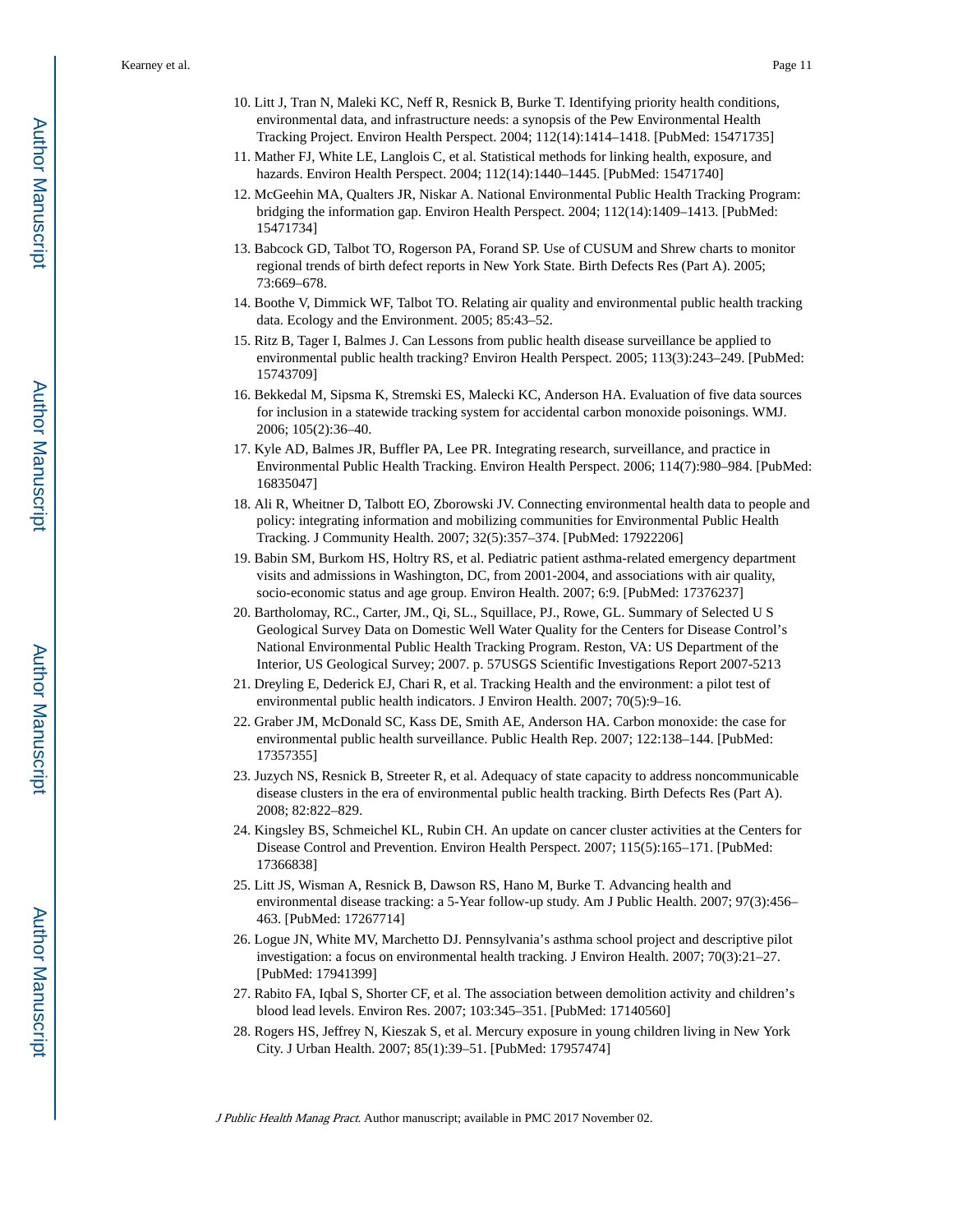- 29. Ryan PB, Burke TA, Hubal EA, Cura JJ, AcKone TE. Using biomarkers to inform cumulative risk assessment. Environ Health Perspect. 2007; 115(5):833–840. [PubMed: 17520075]
- 30. Talbott EO. Can the concept of environmental public health tracking work in a real-life setting? J Occup Environ Med. 2007; 49(5):584–586. [PubMed: 17495701]
- 31. Thompson WD, Waternberg D. Additive versus multiplicative models in ecologic regression. Stoch Environ Res Risk Assess. 2007; 21:635–646.
- 32. Wang Y, Cross PK, Steen PM, et al. Development of a Web-based care reporting management and communications system for the statewide birth defects registry in New York. J Regist Manage. 2007; 34(2):45–52.
- 33. Young LJ, Gotway CA. Linking spatial data from different sources: the effects of change of support. Stoch Environ Res Risk Assess. 2007; 21:589–600.
- 34. Athens J, Bekkedal M, Malecki K, et al. Measuring the environmental health of Wisconsin's counties. W M J. 2008; 107(4):169–175.
- 35. Ball W, Lefevre S, Jarup L. Comparison of different methods of spatial analysis of cancer in Utah. Environ Health Perspect. 2008; 116(8):1120–1124. [PubMed: 18709141]
- 36. Bekkedal MY, Malecki KC, Werner MA, Anderson HA. Using a partnership barometer to evaluate environmental public health tracking activities. J Public Health Manag Pract. 2008; 14(6):592– 595. [PubMed: 18849780]
- 37. Charleston AE, Banerjee A, Carande-Kulis VG. Measuring success: the case for calculating the return on investment of Environmental Public Health Tracking. J Public Health Manag Pract. 2008; 14(6):600–604. [PubMed: 18849782]
- 38. Charleston AE, Wall P, Kassinger C, Edwards PO. Implementing the Environmental Public Health Tracking Network: accomplishments, challenges and directions. J Public Health Manag Pract. 2008; 14(6):507–514. [PubMed: 18849770]
- 39. Kaiser MY, Kearney G, Scott KG, DuClos C, Kurlfink J. Tracking childhood exposure to lead and developmental disabilities: examining the relationship in a population-based sample. J Public Health Manag Pract. 2008; 14(6):577–580. [PubMed: 18849778]
- 40. Li J, Dawson B. From patchwork to national network: working collaboratively to create a national Environmental Public Health Tracking Network. J Public Health Manag Pract. 2008; 14(6):596– 599. [PubMed: 18849781]
- 41. Li L, Xu L, Jeng HA, Naik D, Allen T, Frontini M. Creation of environmental health information system for public health service: a pilot study. Inf Syst Front. 2008; 10:531–542.
- 42. Lin S, Bell EM, Liu W, Walker RJ, Kim NK, Hwang A. Ambient ozone concentration and hospital admissions due to childhood respiratory diseases in New York State, 1991-2001. Environ Res. 2008; 108(1):42–47. [PubMed: 18656858]
- 43. Lin S, Liu X, Le LH, Hwang A. Chronic exposure to ambient ozone and asthma hospital admissions among children. Environ Health Perspect. 2008; 116(12):1725–1730. [PubMed: 19079727]
- 44. Love D, Rudolph B, Shah G. Lessons learned in using hospital discharge data for state and national public health surveillance: implications for Centers for Disease Control and Prevention. J Public Health Manag Pract. 2008; 14(6):533–542. [PubMed: 18849773]
- 45. Malecki KC, Resnick B, Burke TA. Effective environmental public health surveillance programs: a framework for identifying and evaluating data resources and indicators. J Public Health Manag Pract. 2008; 14(6):543–551. [PubMed: 18849774]
- 46. McGeehin MA. National environmental public health tracking program: providing data for sound public health decisions. J Public Health Manag Pract. 2008; 14(6):505–506. [PubMed: 18849769]
- 47. Patridge J, Namulanda G. Describing environmental public health data: implementing a descriptive metadata standard on the Environmental Public Health Tracking Network. J Public Health Manag Pract. 2008; 14(6):515–525. [PubMed: 18849771]
- 48. Paulu C, Smith AE. Tracking associations between ambient ozone and asthma-related emergency department visits using case-crossover analysis. J Public Health Manag Pract. 2008; 14(6):581– 591. [PubMed: 18849779]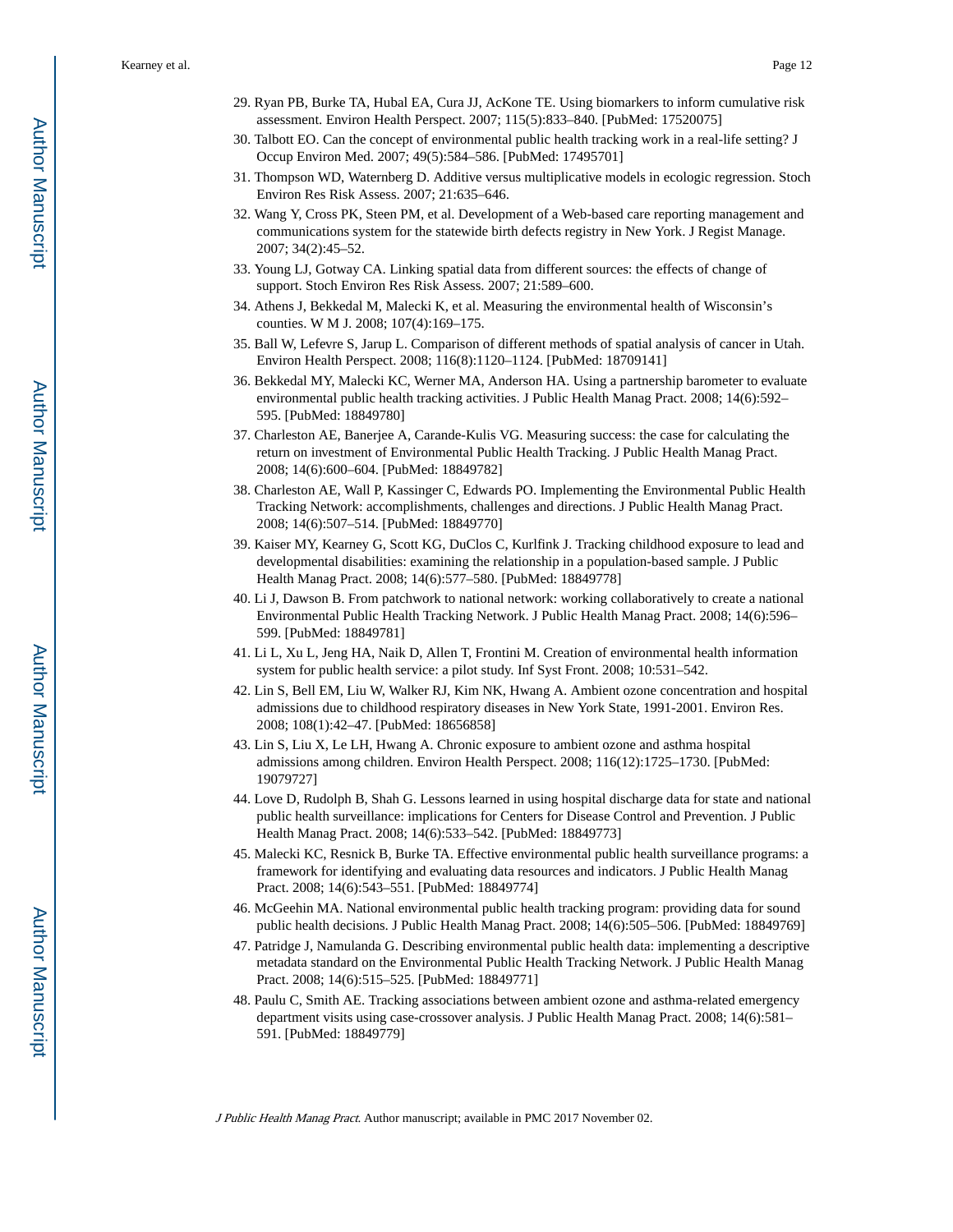- 49. Roberts EM, English PE, Wong M, Wolff C, Falade M. Spatially continuous local rate modeling for communication in public health: a practical approach. J Public Health Manag Pract. 2008; 14(6):562–568. [PubMed: 18849776]
- 50. Smordinsky S, Roberts E, Wolff C, et al. The California Environmental Health Tracking Program: new online GIS tools for investigating diseases and the environment. Bay Area Mapp Assoc J. 2008; 2(1):5–6.
- 51. Steen PM, Wang Y, Tao Z, Cross PK, Druschel CM. Implementing a Web-based case reporting and communication system among hospitals reporting to the birth defects registry in New York State. J Public Health Manag Pract. 2008; 14(6):E11–E16. [PubMed: 18849768]
- 52. Talbot TO, Kumar S, Babcock GD, Haley VB, Forand SP, Hwang S. Development of an interactive environmental public health tracking system for data analysis, visualization, and reporting. J Public Health Manag Pract. 2008; 14(6):526–532. [PubMed: 18849772]
- 53. Vaidyanathan A, Staley F, Shire J, Muthukumar S, Kennedy C, Meyer PA, et al. Screening for lead poisoning: a geospatial approach to determine testing of children in at-risk neighborhoods. J Pediatr. 2008; 145(3):409–414.
- 54. Wartenberg D, Thompson WD, Fitzgerald EF, et al. Developing integrated multistate environmental public health surveillance. J Public Health Manag Pract. 2008; 14(6):552–561. [PubMed: 18849775]
- 55. Wilhelm M, Meng Y, Rull RP, English P, Balmes J, Ritz B. Environmental public health tracking of childhood asthma using California health interview survey, traffic, and outdoor air pollution data. Environ Health Perspect. 2008; 116(8):1254–1260. [PubMed: 18795172]
- 56. Xu X, Zborowski JV, Arena VC, Rager J, Talbott EO. Case-crossover analysis of air pollution and cardiorespiratory hospitalizations: using routinely collected health and environmental data for tracking: science and data. J Public Health Manag Pract. 2008; 14(6):569–576. [PubMed: 18849777]
- 57. Young LJ, Gotway CA, Kearney G, DuClos C. Assessing uncertainty in support-adjusted spatial misalignment problems. Commun Stat Theory Methods. 2008; 27:3998–4015.
- 58. Young LJ, Gotway CA, Yang J, Kearney G, DuClos C. Assessing the association between environmental impacts and health outcomes: a case study from Florida. Stat Med. 2008; 27:3998– 4015. [PubMed: 18320551]
- 59. Chinery R, Walker R. Development of exposure characterization regions for priority ambient air pollutants. Hum Ecol Risk Assess. 2009; 15(5):876–889.
- 60. Fitzgerald E, Wartenberg D, Thompson WD, Houston A. Birth and fetal death records and environmental exposures: promising data elements for environmental public health tracking of reproductive outcomes. Public Health Rep. 2009; 124:825–830. [PubMed: 19894425]
- 61. Haley VB, Talbot TO, Felton HD. Surveillance of short-term impact of fine particle air pollution on cardiovascular disease hospitalizations in New York State. Environ Health. 2009; 8:42. [PubMed: 19772650]
- 62. Knowlton K, Rotkin-Ellman M, King G, et al. The 2006 CA heat wave—impacts on hospitalizations and ED visits. Environ Health Perspect. 2009; 117(1):61–67. [PubMed: 19165388]
- 63. Lin S, Luo M, Walker RJ, Liu X, Hwang S, Chinery R. Extreme high temperatures and hospital admissions or respiratory and cardiovascular diseases. Epidemiology. 2009; 20(5):738–746. [PubMed: 19593155]
- 64. Matte TD, Cohen A, Dimmick F, et al. Summary of the workshop on methodologies for environmental public health tracking of air pollution effects. Air Qual Atmos Health. 2009; 2:177– 184. [PubMed: 20098504]
- 65. McKone TE, Ryan PB, Ozkaynak H. Exposure information in environmental health research: current opportunities and future directions for particulate matter, ozone, and toxic air pollutants. J Expo Sci Environ Epidemiol. 2009; 19:30–44. [PubMed: 18385670]
- 66. Meng Y, Rull R, Wilhelm M, Lombardi C, Balmes J, Ritz B. Outdoor air pollution and uncontrolled asthma in the San Joaquin Valley, California. J Epidemiol Community Health. 2010; 64:142–147. [PubMed: 20056967]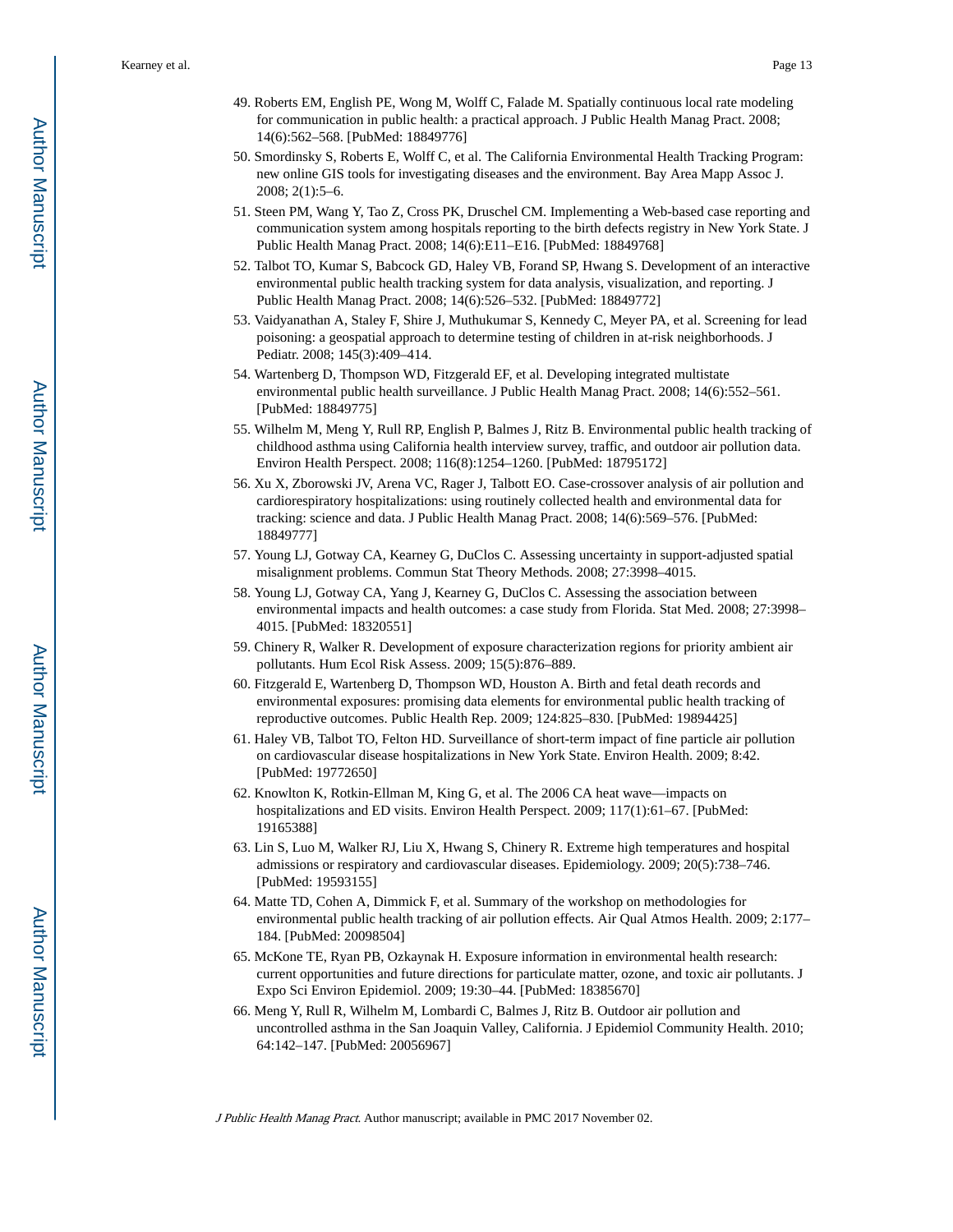- 67. Ozkaynak H, Glenn B, Qualters JR, Strosnider H, McGeehin MA, Zenick H. Summary and findings of the EPA and CDC symposium on air pollution exposure and health. J Expo Sci Environ Epidemiol. 2009; 19:19–29. [PubMed: 18560447]
- 68. Strickland MJ, Klein M, Correa A, et al. Ambient air pollution and cardiovascular malformations in Atlanta, Georgia, 1986-2003. Am J Epidemiol. 2009; 169:1004–1014. [PubMed: 19258486]
- 69. Talbot TO, Haley VB, Dimmick WF, Paulu C, Talbott E. Developing consistent data and methods to measure the public health impacts of ambient air quality for environmental public health tracking: progress to date and future directions. Air Qual Atmos Health. 2009; 2:199–206. [PubMed: 20098503]
- 70. Thurston GD, Bekkedal MYV, Roberts EM, et al. Use of health information in air pollution health research: past successes and emerging needs. J Expo Sci Environ Epidemiol. 2009; 19:45–58. [PubMed: 18781194]
- 71. Wartenberg D. Some considerations for the communication of results of air pollution health effects tracking. Air Qual Atmos Health. 2009; 2:207–221. [PubMed: 20098506]
- 72. Wartenberg D, Greenberg MR, Harris G. Environmental Justice: a contrary finding for the case of high-voltage electric power transmission lines. J Expo Sci Environ Epidemiol. 2010; 20:237–244. [PubMed: 19352413]
- 73. Wilson MP, Schwarzman MR. Towards a New U.S. chemicals policy: rebuilding the foundation to advance new science, green chemistry and environmental health. Environ Health Perspect. 2009; 117(8):1202–1209. [PubMed: 19672398]
- 74. Beale L, Hodgson S, Abellan JJ, Lefevre S, Jarup L. Evaluation of spatial relationships between health and the environment: the Rapid Inquiry Facility. Environ Health Perspect. 2010; 118(9): 1306–1312. [PubMed: 20457552]
- 75. Marshall EG, Harris G, Wartenberg D. Oral cleft defects and maternal exposure to ambient air pollutants in New Jersey. Birth Defects Res (Part A). 2010; 88:205–215.
- 76. Muscatiello NA, Babcock G, Jones R, Horn E, Hwang S. Hospital emergency department visits for carbon monoxide poisoning following an October 2006 snowstorm in Western New York. J Environ Health. 2010; 72(6):43–48. [PubMed: 20104834]
- 77. Rice DC, Lincoln R, Martha J, Parker L, Pote K, Xing S, Smith AE. Concentration of metals in blood of Maine children 1-6 years old. J Expo Sci Environ Epidemiol. 2010; 20:634–643. [PubMed: 20664650]
- 78. Wartenberg D, Thompson WD. Privacy versus public health: the impact of current confidentiality rules. Am J Public Health. 2010; 100(3):407–412. [PubMed: 20075316]
- 79. Fortunato L, Abellan JJ, Beale L, Lefevre S, Richardson S. Spatio-temporal patterns of bladder cancer incidence in Utah (1973-2004) and their association with the presence of toxic release inventory sites. Int J Health Geogr. 2011; 10:16. [PubMed: 21356086]
- 80. Hao Y, Flowers H, Monti MM, Qualters J. U.S. census unit population exposures to ambient air pollutants. Int J Health Geogr. 2012; 11:3. [PubMed: 22239864]
- 81. Kumar S, Liu M, Hwang S. Multifaceted comparison of ArcGIS and MapMarker for automated geocoding. Geospat Health. 2012; 7(1):145–151. [PubMed: 23242688]
- 82. Lin S, Hsu W, Van Zutphen AR, Saha S, Luber G, Hwang S. Excessive heat and respiratory hospitalizations in New York State: estimating current and future public health burden related to climate change. Environ Health Perspect. 2012; 120(10):1571–1577. [PubMed: 22922791]
- 83. Reid CE, Mann JK, Alfasso R, et al. Evaluation of a heat vulnerability index on abnormally hot days: an environmental public health tracking study. Environ Health Perspect. 2012; 120:715–720. [November 11, 2012] <http://dx.doi.org/10.1289/ehp.1103766>. [PubMed: 22538066]
- 84. Van Zutphen AR, Lin S, Fletcher BA, Hwang SA. Population-based case-control study of extreme summer temperature and birth defects. Environ Health Perspect. 2012; 120(10):1443–1449. [PubMed: 23031822]
- 85. Environmental Protection Agency. Annual Report. Durham, NC: National Exposure Research Laboratory; 2010. Hierarchical Bayesian Model (HBM)-Derived Estimates of Air Quality for 2005. EPA/600/R-10/020
- 86. Thacker SB, Stroup DF, Parrish RG, Anderson HA. Surveillance in environmental public health: issues, systems, and sources. Am J Public Health. 1996; 86:5.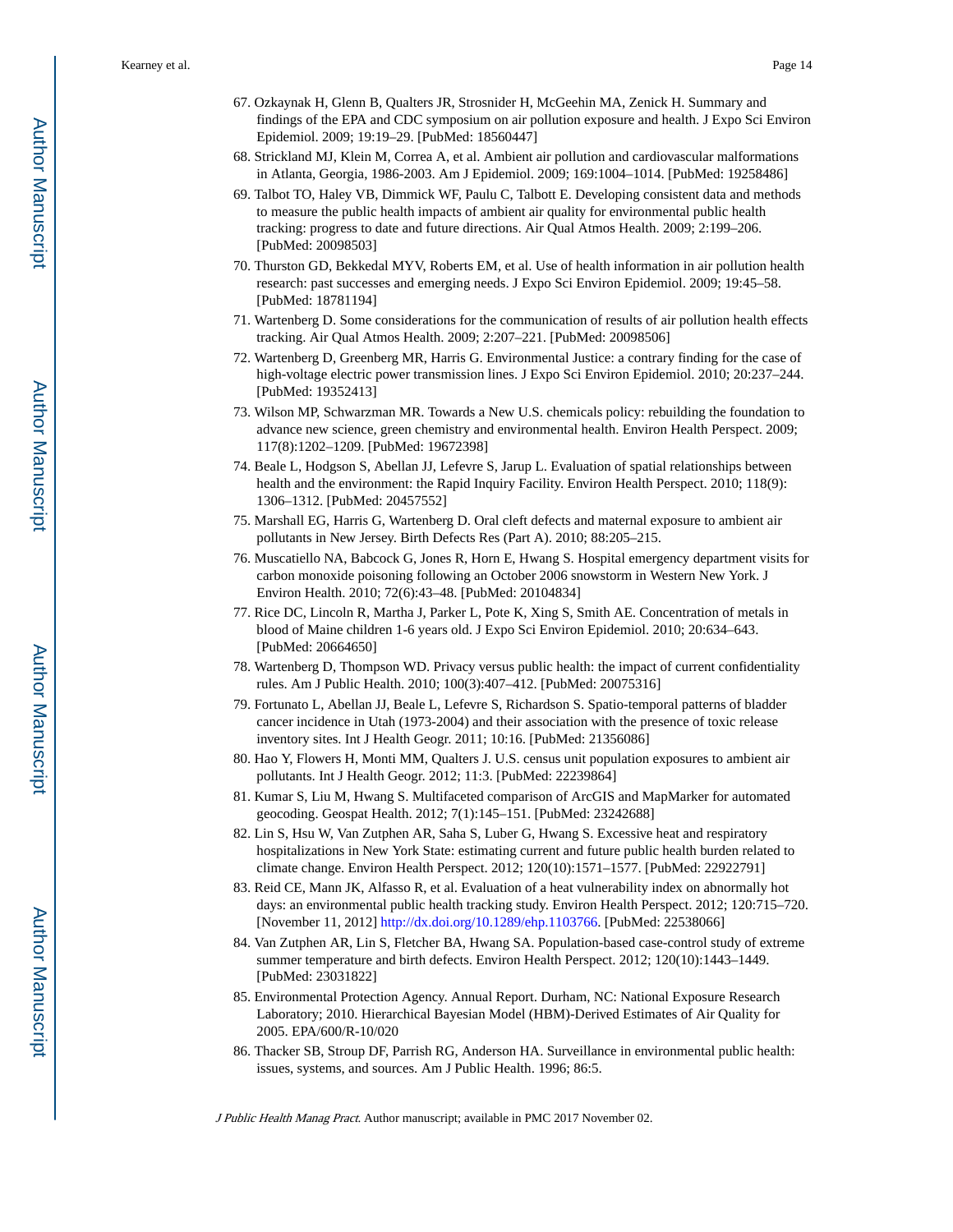- 87. New York City Department of Health and Mental Hygiene. Developing an Electronic Health Record-Based Population Health Surveillance System. New York, NY: Department of Health and Mental Hygiene; 2013.
- 88. Friedman DJ, Parrish RG, Ross DA. Electronic health records and US public health: current realities and future promise. Am J Public Health. 2013; 103:1560–1567. [PubMed: 23865646]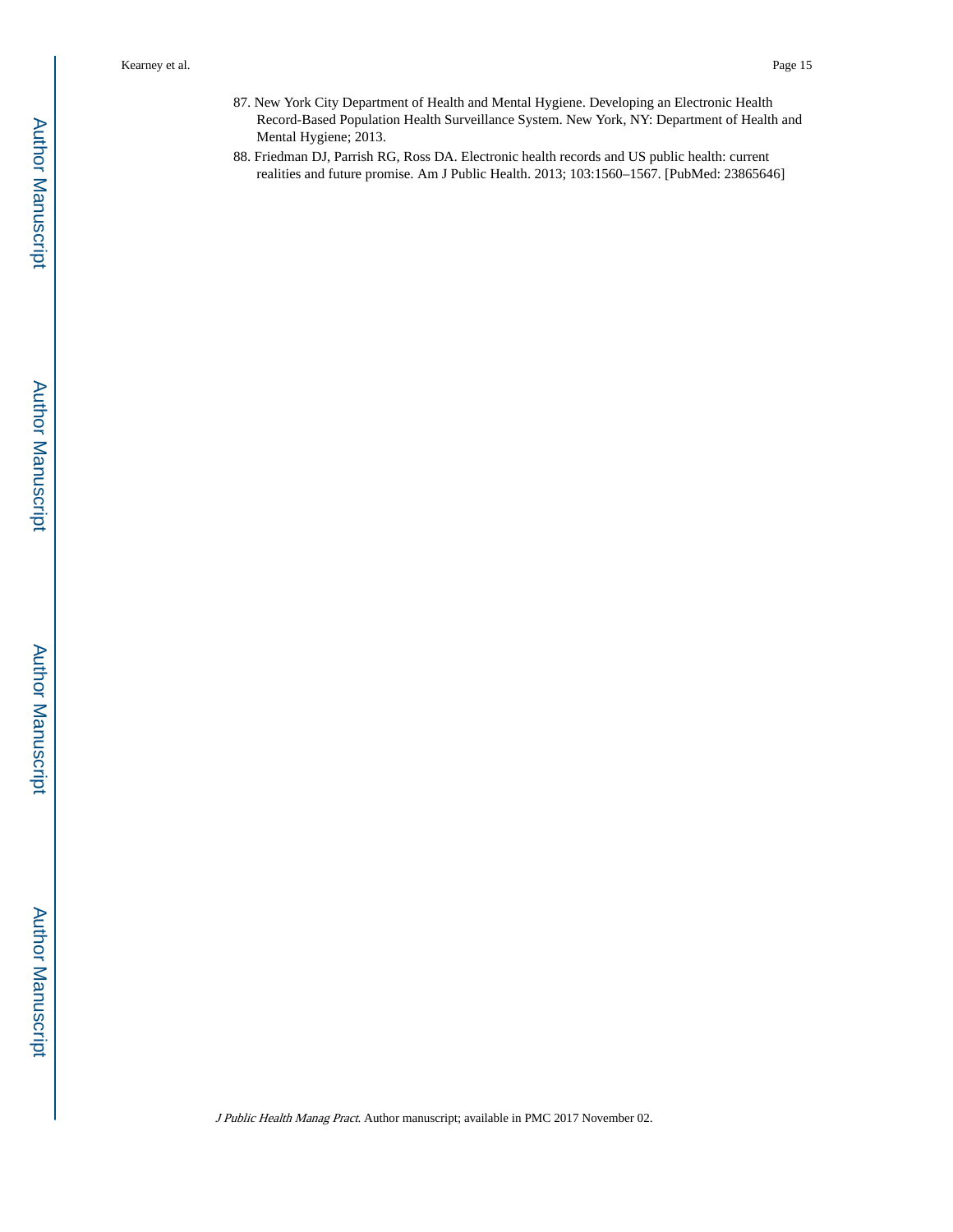Author Manuscript

Author Manuscript

Author Manuscript

Author Manuscript

Author Manuscript

Author Manuscript

Author Manuscript

Author Manuscript



**FIGURE 1. Search and Selection Strategy for Literature Review for Publications Related to Environmental Public Health Tracking (2002-2012)** Abbreviation: CDC, Centers for Disease Control and Prevention.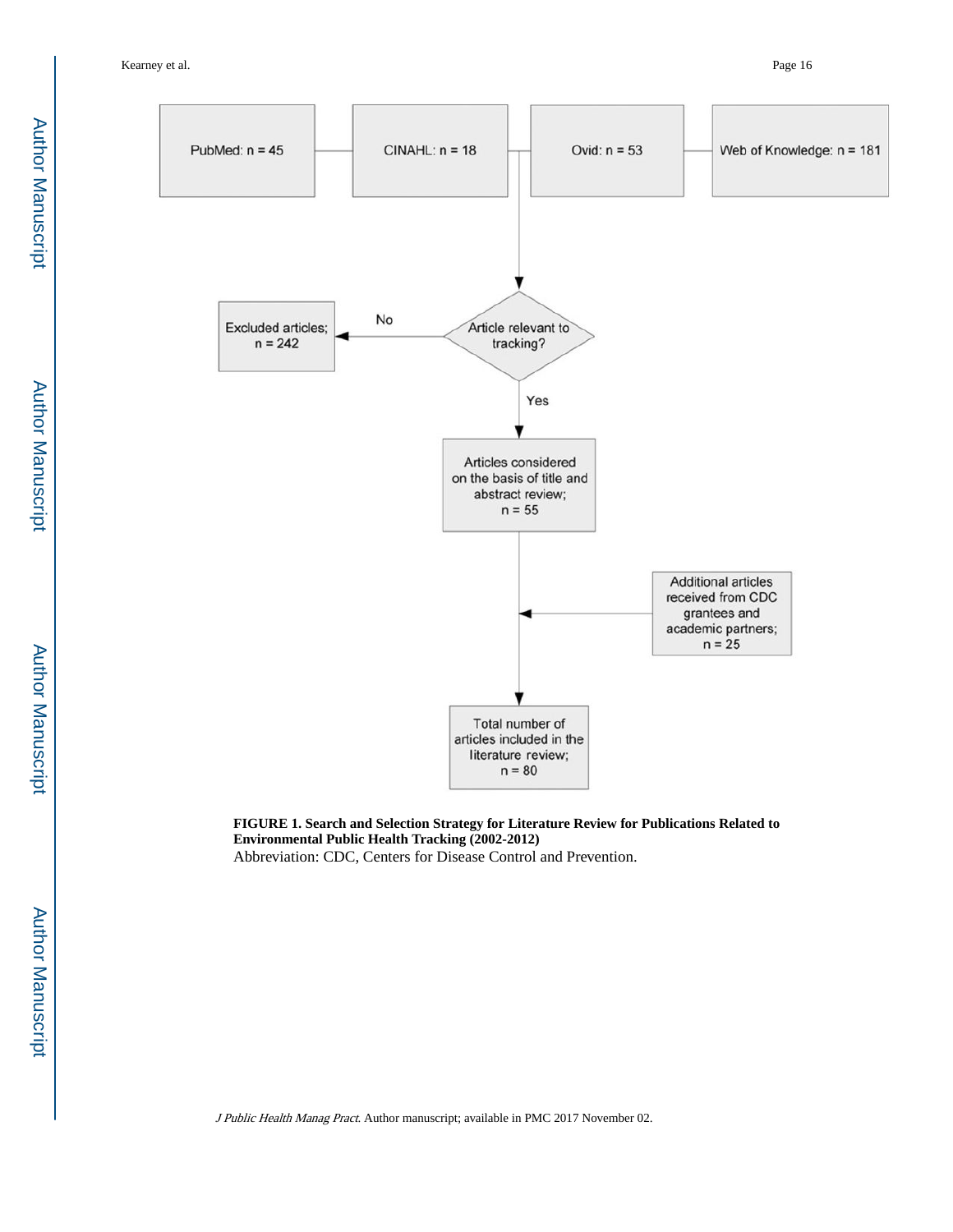Kearney et al. Page 17



#### **FIGURE 2. Percentage of Publications According to Central Themes Among Articles Reviewed**   $(N = 80)^{a}$

<sup>a</sup>Several articles were recognized in more than 1 category; therefore, the total exceeds 100%.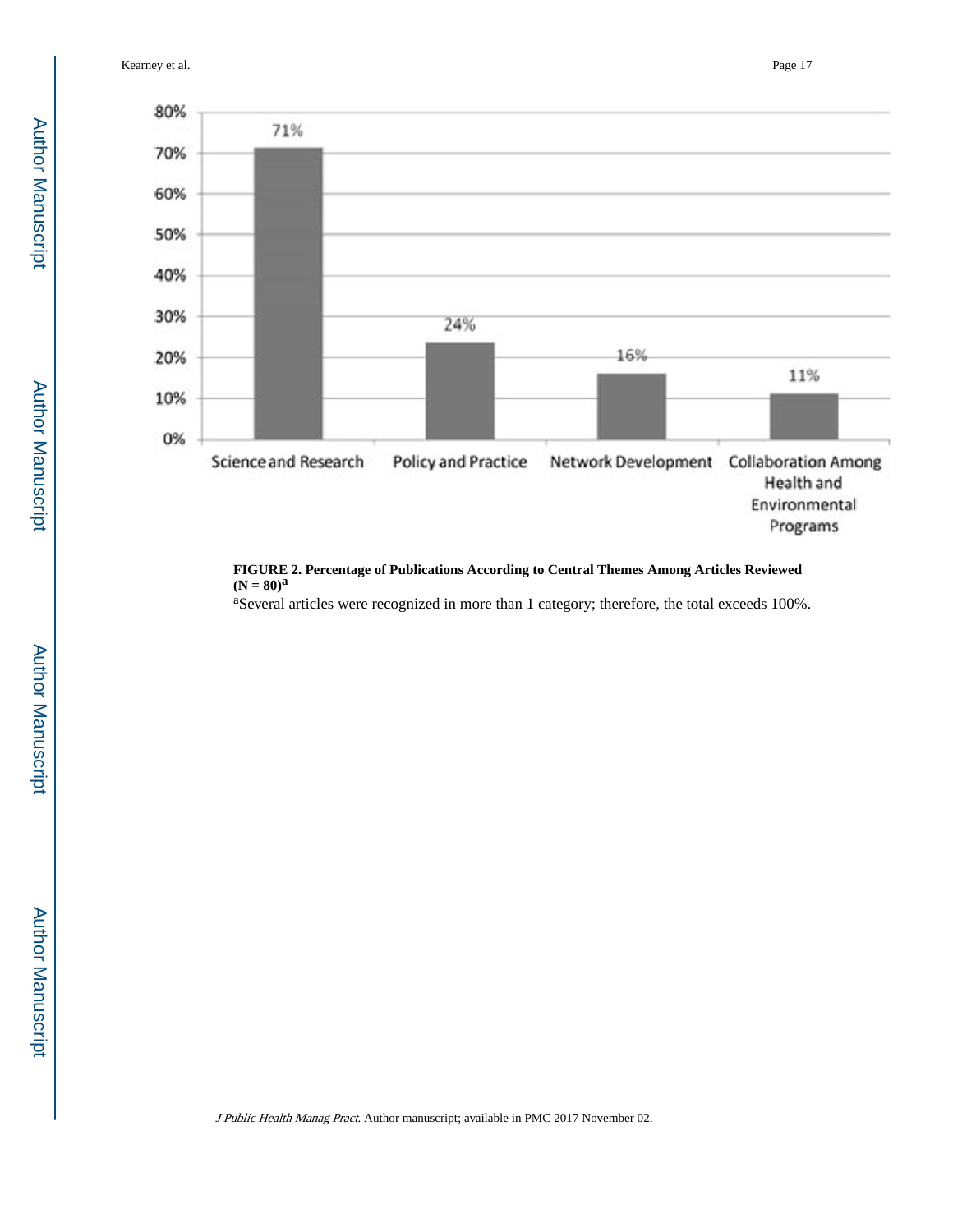Kearney et al. Page 18



**FIGURE 3. Trends of Environmental Public Health Tracking by Central Themes From 2002 to 2012<sup>a</sup>**

<sup>a</sup>Several articles were recognized in more than 1 category; therefore, the total exceeds 100%.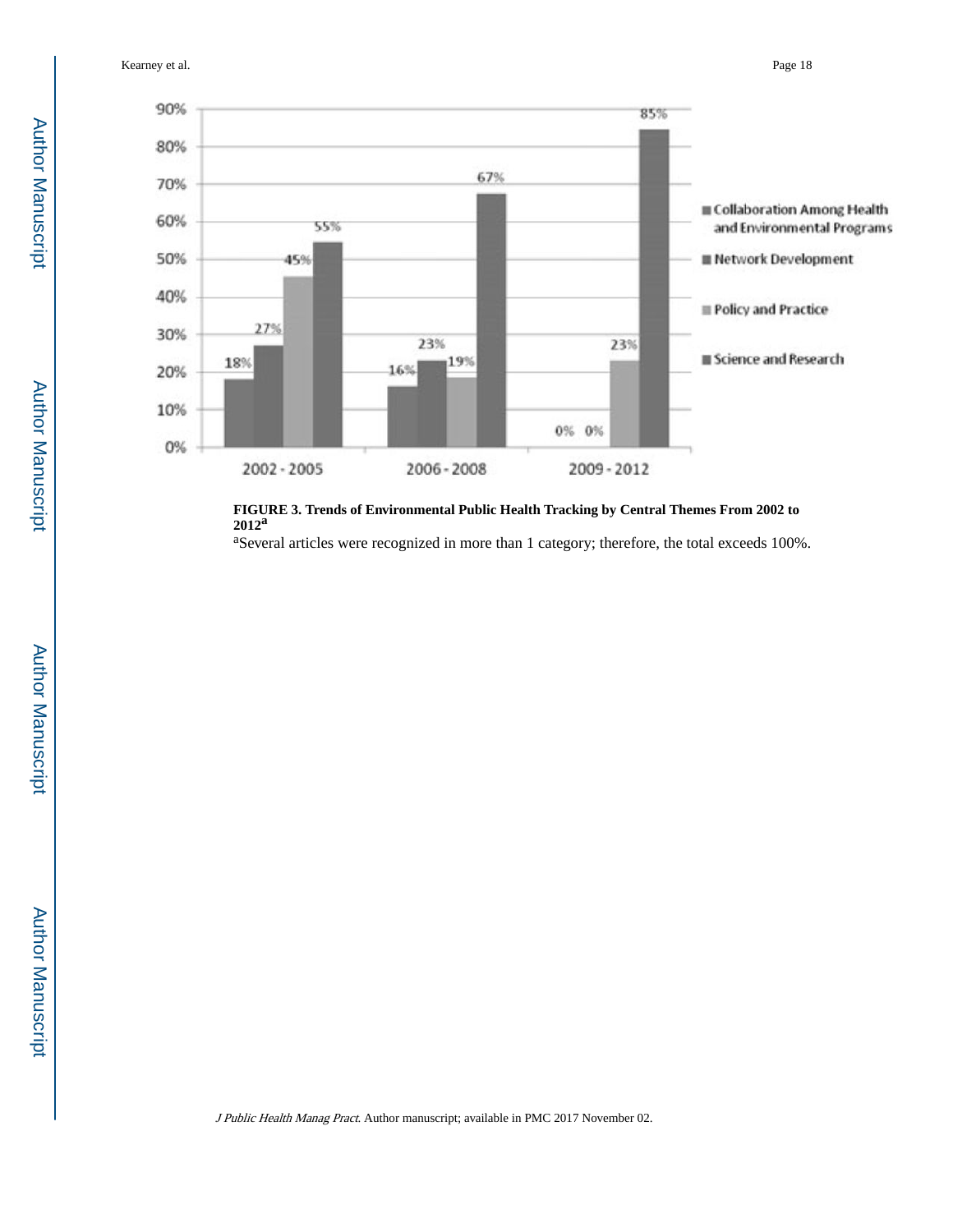# **TABLE**

# Published Studies Related to Environmental Public Health Tracking (2002-2012)

| <b>Year of Publication</b> | <b>Title of Publication</b>                                                                                                                                                                 | Author(s)                             |
|----------------------------|---------------------------------------------------------------------------------------------------------------------------------------------------------------------------------------------|---------------------------------------|
| 2003                       | Public Health's Response to a Changed World: September 11, Biological Terrorism, and<br>the Development of an Environmental Health Tracking Network                                         | Marmagas et al <sup>5</sup>           |
| 2004                       | Developing a Local Comprehensive Environmental and Health Tracking System: Using<br>What We Know to Improve Health and the Environment                                                      | Glad et al $6$                        |
| 2004                       | Wisconsin's Environmental Public Health Tracking Network: Information Systems<br>Design for Childhood Cancer Surveillance                                                                   | Hanrahan et al <sup>7</sup>           |
| 2004                       | Tracking Pediatric Asthma: The Massachusetts Experience Using School Health<br>Records                                                                                                      | Knorr et al <sup>8</sup>              |
| 2004                       | Using the Behavioral Risk Factor Surveillance System (BRFSS) for Exposure Tracking:<br><b>Experiences From Washington State</b>                                                             | Laflamme and Vanderslice <sup>9</sup> |
| 2004                       | Identifying Priority Health Conditions, Environmental Data, and Infrastructure Needs:<br>A Synopsis of the Pew Environmental Health Tracking Project                                        | Litt et al $10$                       |
| 2004                       | Statistical Methods for Linking Health, Exposure, and Hazards                                                                                                                               | Mather et al <sup>11</sup>            |
| 2004                       | National Environmental Public Health Tracking Program: Bridging the Information Gap                                                                                                         | McGeehin et al <sup>12</sup>          |
| 2005                       | Use of CUSUM and Shrew Charts to Monitor Regional Trends of Birth Defect Reports<br>in New York State                                                                                       | Babcock et al <sup>13</sup>           |
| 2005                       | Relating Air Quality and Environmental Public Health Tracking Data                                                                                                                          | Boothe et $al14$                      |
| 2005                       | Can Lessons From Public Health Disease Surveillance be Applied to Environmental<br>Public Health Tracking?                                                                                  | Ritz et al <sup>15</sup>              |
| 2006                       | Evaluation of Five Data Sources For Inclusion in a Statewide Tracking System for<br><b>Accidental Carbon Monoxide Poisonings</b>                                                            | Bekkedal et al <sup>16</sup>          |
| 2006                       | Integrating Research, Surveillance, and Practice in Environmental Public Health<br>Tracking                                                                                                 | Kyle et al $17$                       |
| 2007                       | Connecting Environmental Health Data to People and Policy: Integrating Information<br>and Mobilizing Communities for Environmental Public Health Tracking                                   | Ali et al $18$                        |
| 2007                       | Pediatric Patient Asthma-Related Emergency Department Visits and Admissions in<br>Washington, DC, From 2001-2004, and Associations With Air Quality, Socio-Economic<br>Status and Age Group | Babin et al <sup>19</sup>             |
| 2007                       | Summary of Selected U.S. Geological Survey Data on Domestic Well Water Quality for<br>the Centers for Disease Control's National Environmental Public Health Tracking<br>Program            | Bartholomay et al <sup>20</sup>       |
| 2007                       | Tracking Health and the Environment: A Pilot Test of Environmental Public Health<br>Indicators                                                                                              | Dreyling et $al21$                    |
| 2007                       | Carbon Monoxide: The Case for Environmental Public Health Surveillance                                                                                                                      | Graber et al <sup>22</sup>            |
| 2007                       | Adequacy of State Capacity to Address Non-communicable Disease Clusters in the Era<br>of Environmental Public Health Tracking                                                               | Juzych et $al23$                      |
| 2007                       | An Update on Cancer Cluster Activities at the Centers for Disease Control and<br>Prevention                                                                                                 | Kingsley et $al24$                    |
| 2007                       | Advancing Health and Environmental Disease Tracking: A 5-Year Follow-up Study                                                                                                               | Litt et al $^{25}$                    |
| 2007                       | Pennsylvania's Asthma School Project and Descriptive Pilot Investigation: A Focus on<br><b>Environmental Health Tracking</b>                                                                | Logue et $al^{26}$                    |
| 2007                       | The Association Between Demolition Activity and Children's Blood Lead Levels                                                                                                                | Rabito et $al27$                      |
| 2007                       | Mercury Exposure in Young Children Living in New York City                                                                                                                                  | Rogers et al <sup>28</sup>            |
| 2007                       | Using Biomarkers to Inform Cumulative Risk Assessment                                                                                                                                       | Ryan et $al^{29}$                     |
| 2007                       | Can the Concept of Environmental Public Health Tracking Work in a Real-Life Setting?                                                                                                        | Talbott <sup>30</sup>                 |
| 2007                       | Additive versus Multiplicative Models in Ecologic Regression                                                                                                                                | Thompson and Waternberg <sup>31</sup> |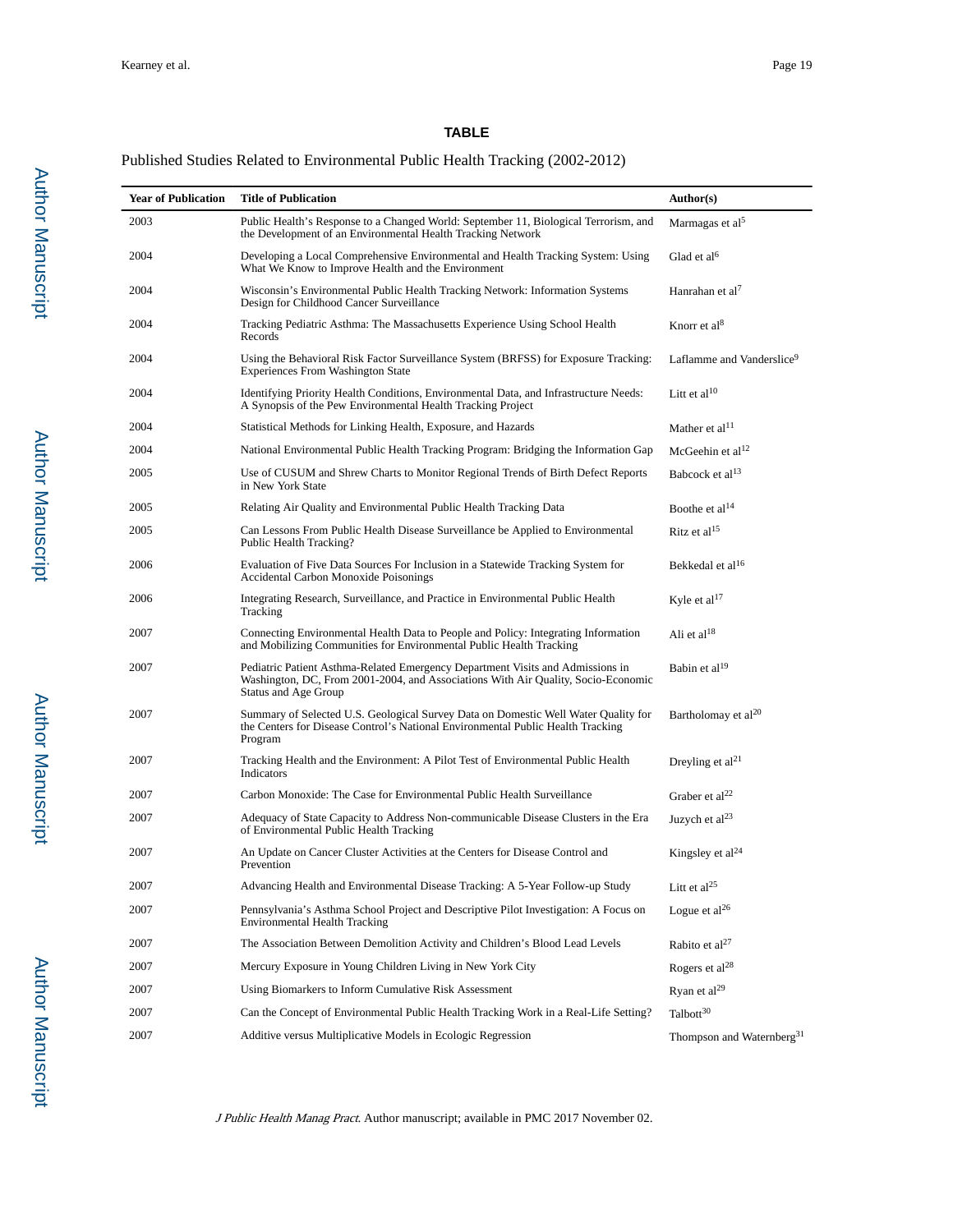| <b>Year of Publication</b> | <b>Title of Publication</b>                                                                                                                                                | Author(s)                            |
|----------------------------|----------------------------------------------------------------------------------------------------------------------------------------------------------------------------|--------------------------------------|
| 2007                       | Development of a Web-Based Care Reporting Management and Communications<br>System for the Statewide Birth Defects Registry in New York                                     | Wang et al <sup>32</sup>             |
| 2007                       | Linking Spatial Data From Different Sources: The Effects of Change of Support                                                                                              | Young and Gotway <sup>33</sup>       |
| 2008                       | Measuring the Environmental Health of Wisconsin's Counties                                                                                                                 | Athens et $al^{34}$                  |
| 2008                       | Comparison of Different Methods of Spatial Analysis of Cancer in Utah                                                                                                      | Ball et $al^{35}$                    |
| 2008                       | Using a Partnership Barometer to Evaluate Environmental Public Health Tracking<br>Activities                                                                               | Bekkedal et al <sup>36</sup>         |
| 2008                       | Measuring Success: The Case for Calculating the Return on Investment of<br><b>Environmental Public Health Tracking</b>                                                     | Charleston et al $37$                |
| 2008                       | Implementing the Environmental Public Health Tracking Network: Accomplishments,<br>Challenges and Directions                                                               | Charleston et al <sup>38</sup>       |
| 2008                       | Tracking Childhood Exposure to Lead and Developmental Disabilities: Examining the<br>Relationship in a Population-Based Sample                                             | Kaiser et al <sup>39</sup>           |
| 2008                       | From Patchwork to National Network: Working Collaboratively to Create a National<br>Environmental Public Health Tracking Network                                           | Li and Dawson <sup>40</sup>          |
| 2008                       | Creation of Environmental Health Information System for Public Health Service: A<br>Pilot Study                                                                            | Li et $\rm{al}^{41}$                 |
| 2008                       | Ambient Ozone Concentration and Hospital Admissions Due to Childhood Respiratory<br>Diseases in New York State, 1991-2001                                                  | Lin et al <sup>42</sup>              |
| 2008                       | Chronic Exposure to Ambient Ozone and Asthma Hospital Admissions Among<br>Children                                                                                         | Lin et $al43$                        |
| 2008                       | Lessons Learned in Using Hospital Discharge Data for State and National Public Health<br>Surveillance: Implications for Centers for Disease Control and Prevention         | Love et $al44$                       |
| 2008                       | Effective Environmental Public Health Surveillance Programs: A Framework for<br>Identifying and Evaluating Data Resources and Indicators                                   | Malecki et al <sup>45</sup>          |
| 2008                       | National Environmental Public Health Tracking Program: Providing Data for Sound<br><b>Public Health Decisions</b>                                                          | McGeehin <sup>46</sup>               |
| 2008                       | Describing Environmental Public Health Data: Implementing a Descriptive Metadata<br>Standard on the Environmental Public Health Tracking Network                           | Patridge and Namulanda <sup>47</sup> |
| 2008                       | Tracking Associations Between Ambient Ozone and Asthma-Related Emergency<br>Department Visits Using Case-Crossover Analysis                                                | Paulu and Smith <sup>48</sup>        |
| 2008                       | Spatially Continuous Local Rate Modeling for Communication in Public Health: A<br>Practical Approach                                                                       | Roberts et al <sup>49</sup>          |
| 2008                       | The California Environmental Health Tracking Program: New Online GI S Tools for<br>Investigating Diseases and the Environment                                              | Smordinsky et al <sup>50</sup>       |
| 2008                       | Implementing a Web-Based Case Reporting and Communication System Among<br>Hospitals Reporting to the Birth Defects Registry in New York State                              | Steen et al <sup>51</sup>            |
| 2008                       | Development of an Interactive Environmental Public Health Tracking System for Data<br>Analysis, Visualization, and Reporting                                               | Talbot et al <sup>52</sup>           |
| 2008                       | Screening for Lead Poisoning: A Geospatial Approach to Determine Testing of Children<br>in At-Risk Neighborhoods                                                           | Vaidyanathan et al <sup>53</sup>     |
| 2008                       | Developing Integrated Multistate Environmental Public Health Surveillance                                                                                                  | Wartenberg et al <sup>54</sup>       |
| 2008                       | Environmental Public Health Tracking of Childhood Asthma Using California Health<br>Interview Survey, Traffic, and Outdoor Air Pollution Data                              | Wilhelm et al <sup>55</sup>          |
| 2008                       | Case-Crossover Analysis of Air Pollution and Cardiorespiratory Hospitalizations: Using<br>Routinely Collected Health and Environmental Data for Tracking: Science and Data | Xu et al $56$                        |
| 2009                       | Assessing Uncertainty in Support-Adjusted Spatial Misalignment Problems                                                                                                    | Young et al <sup>57</sup>            |
| 2008                       | Assessing the Association Between Environmental Impacts and Health Outcomes: A<br>Case Study from Florida                                                                  | Young et $al^{58}$                   |
| 2009                       | Development of Exposure Characterization Regions for Priority Ambient Air Pollutants                                                                                       | Chinery and Walker <sup>59</sup>     |
| 2009                       | Birth and Fetal Death Records and Environmental Exposures: Promising Data Elements<br>for Environmental Public Health Tracking of Reproductive Outcomes                    | Fitzgerald et al <sup>60</sup>       |